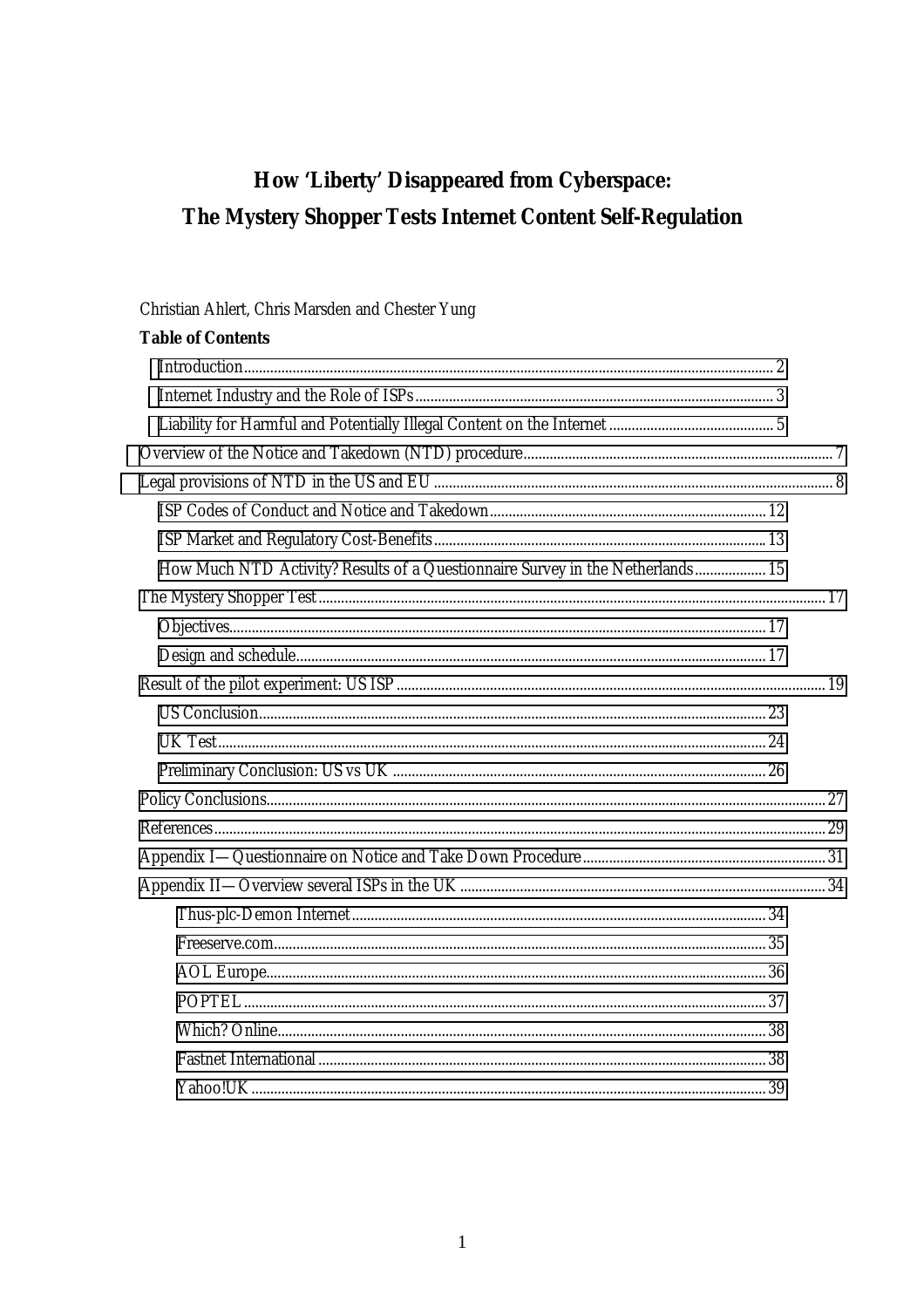#### <span id="page-1-0"></span>*Introduction*

The internet represents an immense challenge for established forms of content control, which cannot be met, by common understanding, via the traditional, by and large national, legal system. It is argued that courts are to slow to respond efficiently and effectively to the millions of copyright infringements, harmful and racist websites occurring on the net. Governments have been pressured by copyright holders and mounting concerns regarding the protection of minors from harmful content, child porn and other worries about abuse of the Internet. In practice, "single points of content control" have been identified, which are increasingly used to remove content from the internet. Governments, companies, and increasingly individuals, have realized: publishing, posting and propagating content on the internet needs the services of an Internet Service Provider (ISP). They make access to the internet possible and they provide hosting for most of the content available on the World Wide Web, and have been identified in the Internet's communication chain as best suited to removing illegal and harmful materials from the Internet.1 Consequently the regulation of content has been delegated to ISPs. This response to the architecture of the Internet has given rise to a strategy available to an ISP: so called *notice and takedown procedures.*. Both in the US and Europe the rationale of governments, seem to be similar. Though this may be termed self-regulation, we suggest using the term 'delegated self-regulation' as it more appropriately describes that the state has imposed genuine powers on private actors. Nas describes the European situation: "Through the E-Commerce Directive governments have forced liability on ISPs (…), hidden under a black veil of 'self-regulation'."2

 This paper represents the results of a research project on Notice and Take Down attempting to shed light on the "reality" of content self-regulation by Internet Service Providers in general and in particular on differences between the US and the EC legal framework in this area. Under Notice and Takedown (NTD) regimes Internet Service Providers have the duty to remove illegal and harmful content from the internet once they are made aware that their servers host it. The quantity of complains and websites removed under NTD is unknown, and the process by which ISPs determine whether or not a website contains illegal or harmful content remains obscure, raising questions of accountability, transparency and the overall appropriateness of delegating content regulation to private actors under a self-regulatory framework; as in principle this could be seen as a privatization of censorship. However, the consequences are much clearer: once an ISP disables access to a website the content disappears from the internet, which is effectively a form of censorship. The question we then posed was quite simply: How does NTD actually work?

<sup>1</sup> See Zittrain, Jonathan (2003): "Internet Points of Control". The Berkman Center for Internet & Society: http://cyber.law.harvard.edu/publications

 $2^2$  Nas, Sjoera (2003) Spread the Word. OSCE p. 165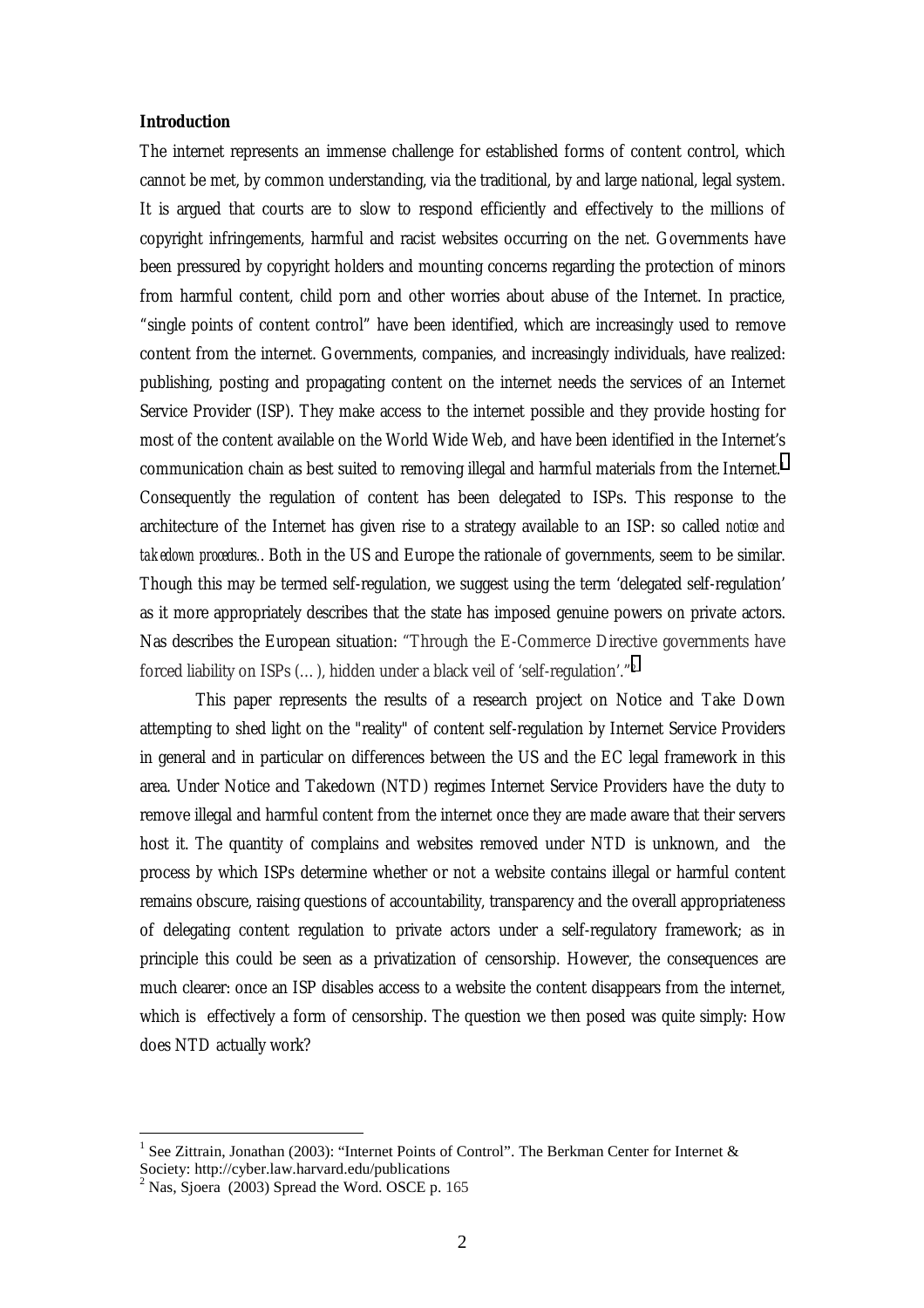<span id="page-2-0"></span>To investigate how ISPs make use of NTD we developed a method we term in this paper the "Mystery Shopper". We made a complaint to an ISP about alleged copyright infringement on a website we had previously uploaded, which contained perfectly legal material:

- The identity of the person who uploaded the site is disguised<sup>3</sup> and we made use of free website services of major ISPs.
- We uploaded one site with a very prominent US ISP and one with a major UK based ISP.
- Both displayed parts of a chapter of John Stuart Mill's "On Liberty"4; for symbolic reasons we selected chapter two in which Mill discusses freedom of the press and the dangers of censorship.
- This content is clearly public domain, as it was published in 1869, and does not constitute any form of copyright infringement.

Result:

 $\overline{a}$ 

- The US ISP followed up on the dubious complaint with detailed questions;
- The UK ISP took the site down almost immediately effectively censoring (JS Mill "On Liberty") legal content without investigation.

.This experiment, whilst it in no way can claim to be representative of all ISP's practices, does offer a clear window on NTD procedure in practice and the scope for abuse and a lack of due diligence.

In addition to making experimental complaints, we collaborated with the Dutch ISP Association (ISPA NL) to conduct a survey on NTD. Our experience was sobering from the point of view of transparency and accountability of the NTD regime. We might expect that minimal standards of openness might be observed, but even though the ISPs were contacted by their industry association to investigate the current NTD regime, ISPs provided only meagre feedback, which raises questions about the effectiveness of the ISP association itself Despite the lack of data, , we could deduce that ISPs with many private customers get a huge number of complaints, whereas ISPs with business customers do not get many. Nevertheless this seems to be a result in itself: industry is neither willing to discuss NTD, nor to provide insightful data on it. Hence, selfregulation in this area, which can have drastic consequences for freedom of speech, is neither transparent nor, subsequently, sufficiently accountable.

## *Internet Industry and the Role of ISPs*

Noam has shown that consolidation in the Internet industry increased in the U.S. from about 1996, though most sectors remain competitive5. He examines eight sub-sectors:

 $3$  We complained on behalf of the chairman of the non-existent John Stuart Mill Heritage Foundation.

<sup>&</sup>lt;sup>4</sup> The authors would like to thank Christian Sandvig for the idea of using JS Mill's 'On Liberty' for this project. In addition we want to thank Ola-Kristian Hoff, Wendy Seltzer and Woiter Diephous for their help.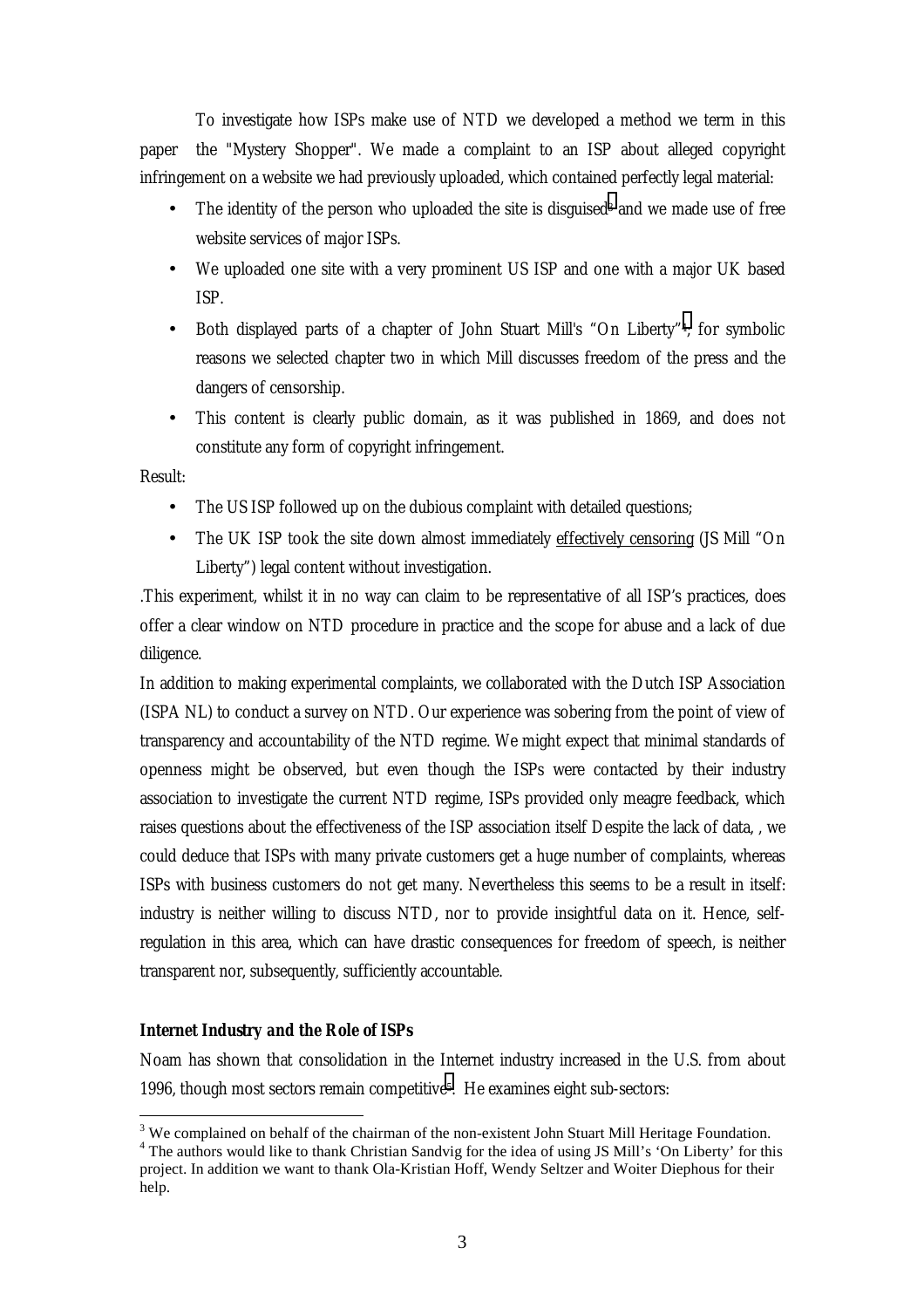- Internet backbones, which connect the global Internet;
- Internet service providers (ISPs);
- broadband access providers, providing high-speed access in the local loop;
- portals which aggregate content and functions as a 'home page' for users;
- browser software such as Microsoft Explorer or Netscape Navigator;
- search engines, such as Google or Altavista;
- media-player software, such as RealPlayer or Windows Media; and
- Internet Protocol (IP) telephony.

He explains that "common elements are high economies of scale (scalability) based on the high fixed costs and low marginal costs, and the way they are often complemented on the demand side by network effects (which economists call 'positive externalities')." Representing the value chain diagrammatically:

- Network encompasses **broadband providers and backbone providers**, such as UUNet;
- ICP (Internet Content Producer) encompasses **portal** (though often integrated into ISP functions), **search engine**;
- **IP telephony**, Instant Messaging, and the two most common **browsers**, Netscape and Internet Explorer, are owned by two large ICPs, AOL and MSN respectively6;
- The two largest **media player** companies are integrated into ICP conglomerates (Windows Media, Real Networks);

**ISPs** provide the actual connectivity to the end-user. ISPs are integrated with content services and access suppliers. Most large ISPs provide a default home page 'portal', with news, features, search facility. The largest ISPs are subsidiaries of either access providers (local cable or telephone companies) or software companies such as Microsoft and AOL-Netscape-Compuserve (though note the new strategy of the latter in the broadband environment). Below, the italics illustrate Microsoft products and services, the underlined items belong to AOL Time Warner, and those offered by both conglomerates are italicized and underlined.



contrast to both IAPs and ISPs, Internet Content Providers provide their own proprietary content, often in addition to Internet access. See Yen. A. (2000) *Internet Service Provider Liability for Subscriber Copyright Infringement, Enterprise Liability and the First Amendment* 88 Georgetown L.J. At http://papers.ssrn.com/sol3/Delivery.cfm/SSRN\_ID236478\_code000726304.pdf?abstractid=236478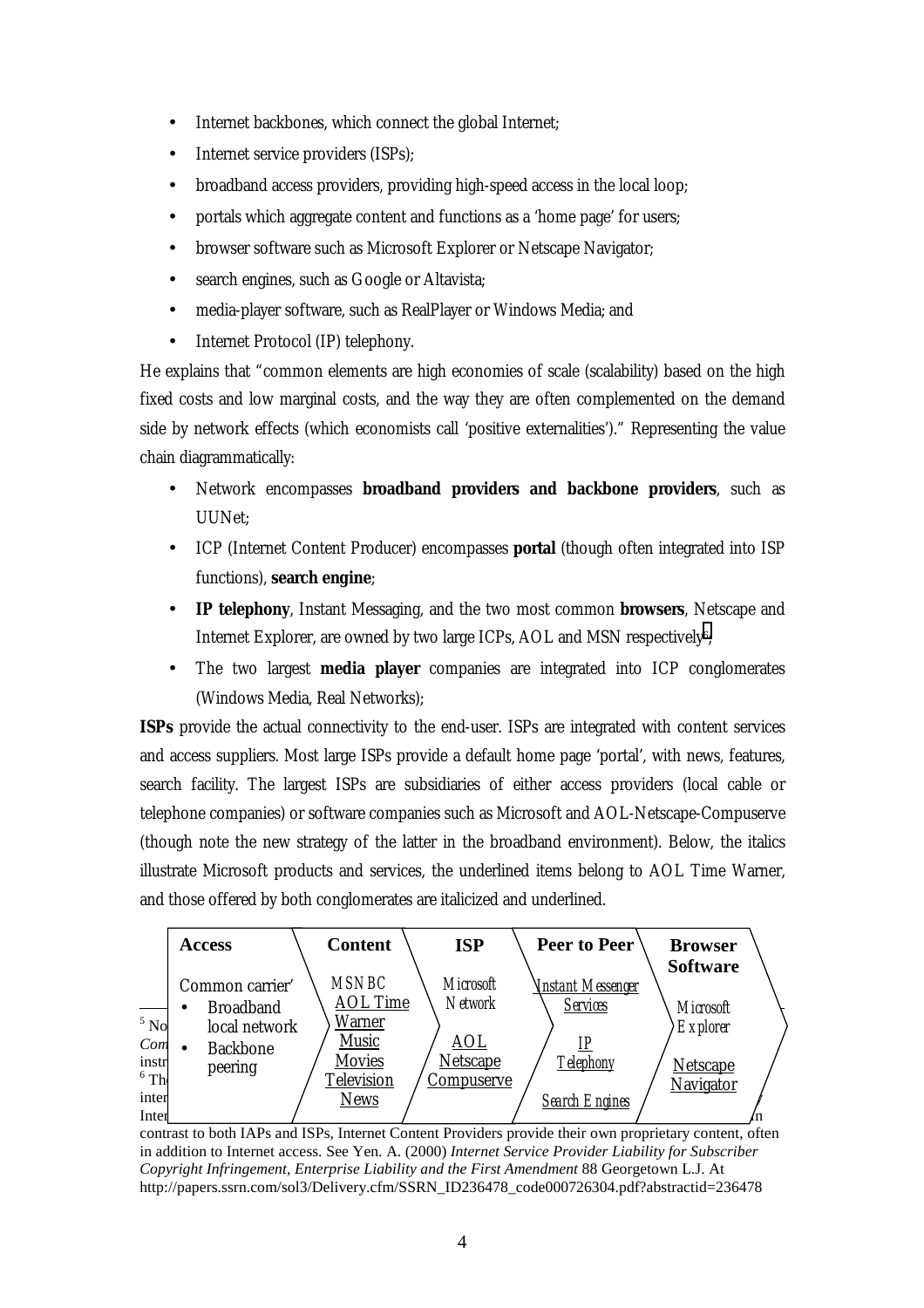<span id="page-4-0"></span>Often, ISPs are joint venture partners with content or access providers, such as BT Yahoo! (UK) or Yahoo! Softbank (Japan), or AOL Deutschland (formerly a Bertelsmann joint venture). Both Microsoft and AOL are also content providers, own search engines, have Instant Messenger services. All European access providers and US cable companies provide proprietary Internet services for their customers, making AOL and Microsoft unusual ISPs in that their contentsoftware focus has prevented their leveraging their ISP dominance into access. In broadband markets, those ISPs who also control access include T-Online, Wanadoo in France, Telefonica, BT Yahoo! Though other ISPs can access the local loop at wholesale prices, competitors fear that the regulated access price leaves them disadvantaged.

Public access, through work, government institution, cybercafe or school, and the device itself, are not included in Noam's list; but the filtering software that end-users and these intermediaries rely on is integrated into such software as search engines, media players, portals and especially browser software. Filtering software is now compulsory in libraries in the US7 and schools in France<sup>8</sup>, amongst other places – where the state can control public access to illegal and harmful content, it does so.

#### *Liability for Harmful and Potentially Illegal Content on the Internet*

Communication through the Internet requires the passive reproduction and distribution of material. ISPs automatically reproduce and distribute material to subscriber requests. Content creators upload to web pages by instructing the ISP's computer to store a copy of the uploaded material. The ISP's computer also makes copies of the material every time a computer asks to view the subscriber's web page and sends those copies through the Internet. That file does not travel directly to the user. Instead, it generally goes through other computers hooked up to the Internet. Each of these computers makes at least a partial copy of the relevant file. As Yen has described, "a practically unlimited scope of liability soon follows."9 In order that these nodes on

<sup>7</sup> *Child's Internet Protection Act 2003*, building on the *Communications Decency Act 1996*. 8 Reuters (March 18 2004) *Central Filter Against Web Hate for French Schools* at

http://www.reuters.com/newsArticle.jhtml;?storyID=4599516

<sup>9</sup> President Clinton's 1995 Copyright Taskforce supported such liability: *Working Group On Intellectual Property Rights, Information Infrastructure Task Force, Intellectual Property And The National Information Infrastructure* 1-6, 114-24 (1995).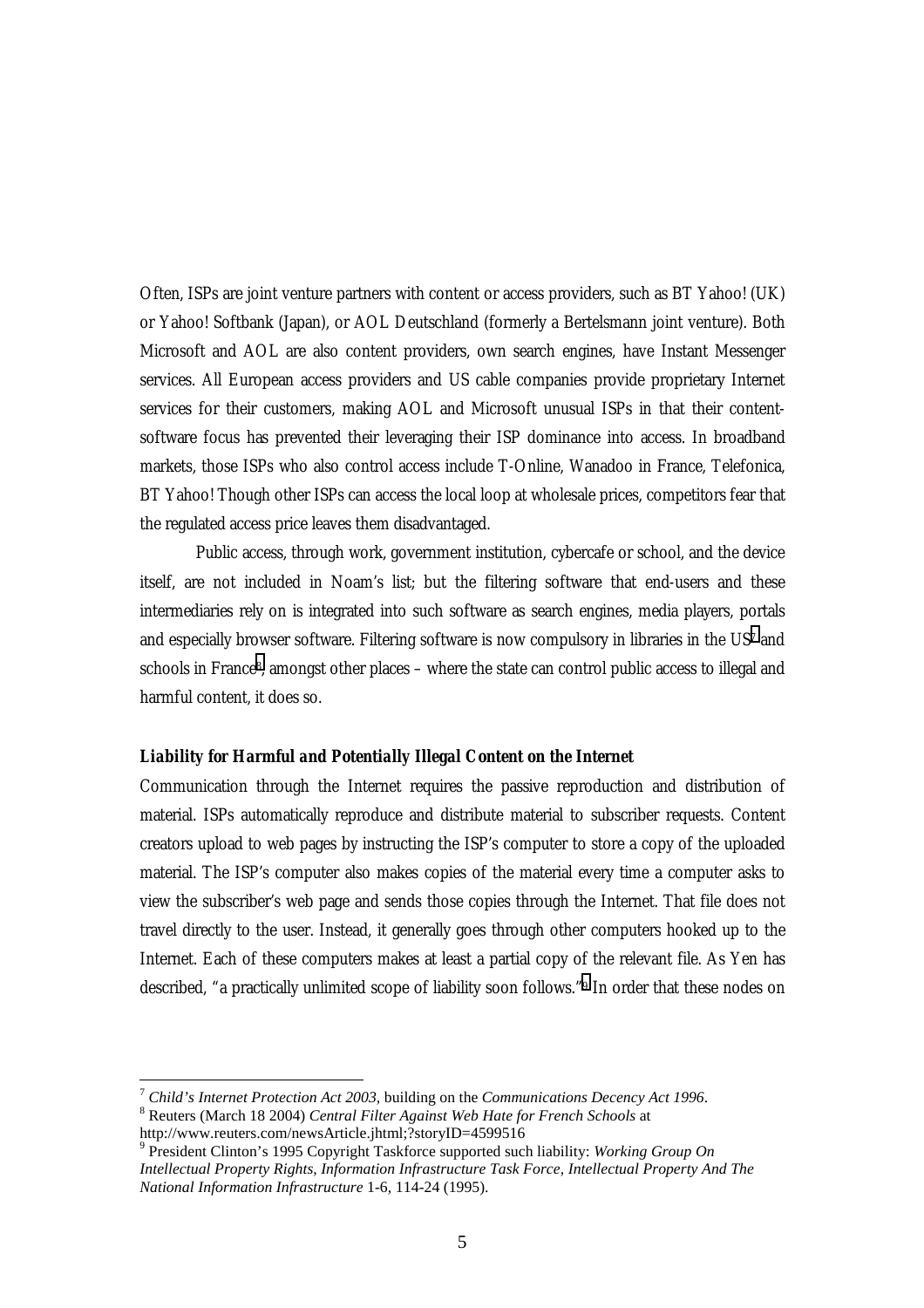the network between content provider and end-user are not all held strictly liable10 for the billions of web files they continually copy in the act of transmission, legislators in the US and European Union have held that only a limited liability holds for these intermediaries, typically ISPs11. In the US, liability regimes have differed according to speech-based and copyright-based liabilities.The Communications Decency Act of 1996 provides that "No provider or user of an interactive computer service shall be treated as the publisher or speaker of any information provided by another information content provider<sup>12</sup>. Yen states: "the general philosophy motivating these decisions—namely, that the liability against ISPs for subscriber libel would result in undesirable censorship on the Internet—remains vitally important in assessing the desirability of ISP liability." Holznagel has indicated that US courts have applied these 'safe harbour' provisions to widely protect ISPs, even where [a] it was aware of unlawful hosted content; [b] it had been notified of this by a third party; [c] it had paid for the data<sup>13</sup>. Frydman and Rorive observe that courts "in line with the legislative intent…applied the immunity provision in an extensive manner"14.

 In Europe, 'safe harbour' protection of ISPs from liability was implemented on 17 January 2002, when the E-Commerce Directive came into force. Article 12 protects the ISP where it provides 'mere conduit' with no knowledge of, nor editorial control over, content or receiver ("does not initiate [or] select the receiver"). Benoit and Frydman establish that it was based on the 1997 German Teleservices Act, though with "slightly more burden on the ISPs in comparison with the former German statute"15. Where ISPs provide hosting services, under Article 14 they are protected from liability, in two ways:

[a] the provider does not have actual knowledge of illegal activity or information and, as regards claims for damages, is not aware of facts or circumstances from which the illegal activity is apparent; or

[b] the provider, upon obtaining such knowledge or awareness, acts expeditiously to remove or to disrupt access of the information.

<sup>&</sup>lt;sup>10</sup> Some legal commentators forcefully argued that strict liability should apply. See Trotter Hardy, *The Proper Legal Regime for "Cyberspace"*, 55 U. PITT. L. REV. 993, 1042-46 (1994) (advocating strict ISP liability); Kelly Tickle, *Comment, The Vicarious Liability of Electronic Bulletin Board Operators for the Copyright Infringement Occurring on Their Bulletin Boards*, 80 IOWA L. REV. 391, 416 (1995) (favoring limited ISP liability).

<sup>&</sup>lt;sup>11</sup> See, for example, Niva Elkin-Koren, *Copyright Law and Social Dialogue on the Information Superhighway: The Case Against Copyright Liability of Bulletin Board Operators*, 13 CARDOZO ARTS & ENT. L.J. 345, 399-410 (1995), who argues opposing liability.

<sup>&</sup>lt;sup>12</sup> Section 30, 47 U.S.C. § 230(c)(1) (Supp. II 1996). This language might shield ISPs from liability for subscriber copyright infringement as well. However, Section 230(e)(2) specifically states, "Nothing in this section shall be construed to limit or expand any law pertaining to intellectual property."

<sup>13</sup> Holznagel, B. (2000) *Responsibility for Harmful and Illegal Content as Well as Free Speech on the Internet in the United States of America and Germany*, in C.Engel and H. Keller (eds) *Governance of Global Networks in Light of Differing Local Values*, Nomos, Baden Baden. 14 Frydman, B. and Rorive, I. (2002) *Regulating Internet Content Through Intermediaries in Europe* 

*and the USA*, Zeitschrift fur Rechtssoziologie Bd.23/H1, July 2002, Lucius et Lucius. 15 Ibid at 54.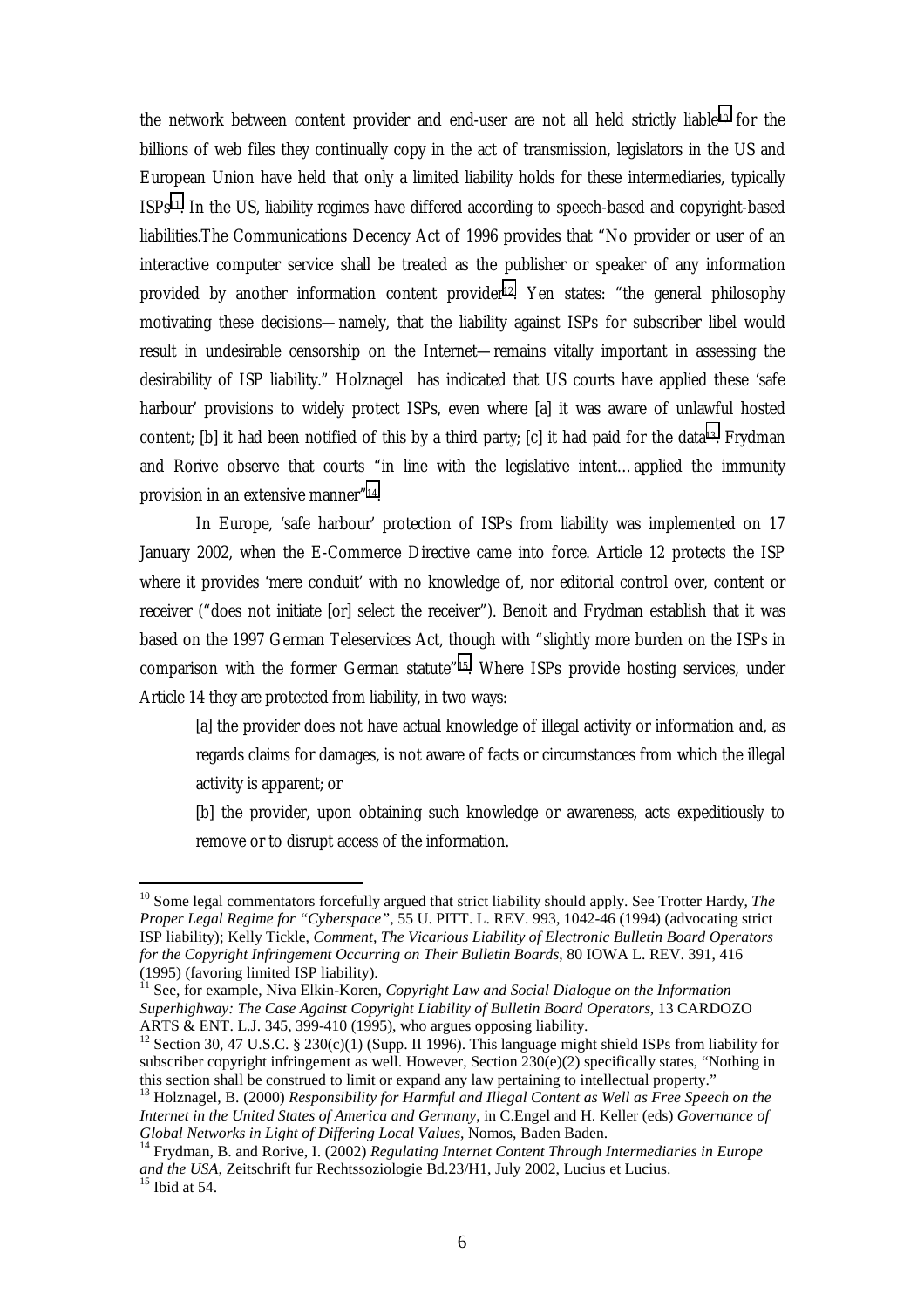<span id="page-6-0"></span>Like the proverbial 'three wise monkeys', ISPs, IAPs, and web hosting services should 'hear no evil, see no evil, speak no evil'. As mere ciphers for content, they are protected; should they engage in any filtering of content they become liable. Thus masterly inactivity except when prompted by law enforcement is the only – and economically most advantageous - policy open to them. Frydman and Rorive state "undoubtedly the Directive seeks to stimulate coregulation". It does this by formally permitting national courts to over-ride the safe harbour in the case of actual or suspected breach, of national law, including copyright law and certain types of illegal content, such as hate speech or paedophilia.

Whereas in the US, the absolute speech protection of the First Amendment and procedural concerns mean that Notice and Take Down is counter-balanced by 'put back' procedures, in Europe no such protection of free speech exists, where speech freedom is qualified by state rights. In both jurisdictions, Notice and Take Down regimes cause Frydman and Rorive state that "this may lead to politically correct or even economically correct unofficial standards that may constitute an informal but quite efficient mechanism for content-based private censorship"16. It is clear that the economic incentive for ISPs is simply to remove any content notified, otherwise do nothing to monitor content, and let end-users, the police and courts, and ultimately the ethics of the content providers decide what is stored and sent over their access networks. Frydman and Rorive state that:

Business operators should never be entrusted with … guidelines defining the limits of the right to free speech and offering procedural guarantees against censorship… which belong to the very core of the human rights of a democratic people17.

That is nevertheless the situation which ISP CoCs seek to self-regulate.

#### **Overview of the Notice and Takedown (NTD) procedure**

Notice and takedown (NTD) procedure, as noted above, is a peculiar kind of internet content self-regulatory measure. In theory it consists of a scheme which sets forth that the parties hosting content agree to remove content in case of a legitimate notice by the consumer, without having to prove the legality of the content before a court of law. However, it seems that this is exactly the potential shortcoming: ISPs have to determine whether or not a complaint is legitimate.

At the same time the major advantage of the NTD procedure is that they reduce the high costs of litigation by providing a quick way to address consumers' complaints. Also, the procedure in principle promotes self-regulation which relies on constant cooperation between all actors.18 The drawback of NTD is that the procedure puts a new burden on the content host the ISP who deals with this burden in the self-regulatory scheme. The quandary for the ISP is

 $16$  Ibid at 56.

 $17$  Ibid at 59.

<sup>&</sup>lt;sup>18</sup> Alexander M, Tambini D, (2003)European Mobile Industry Self-Regulation: IAPCODE Background Paper p13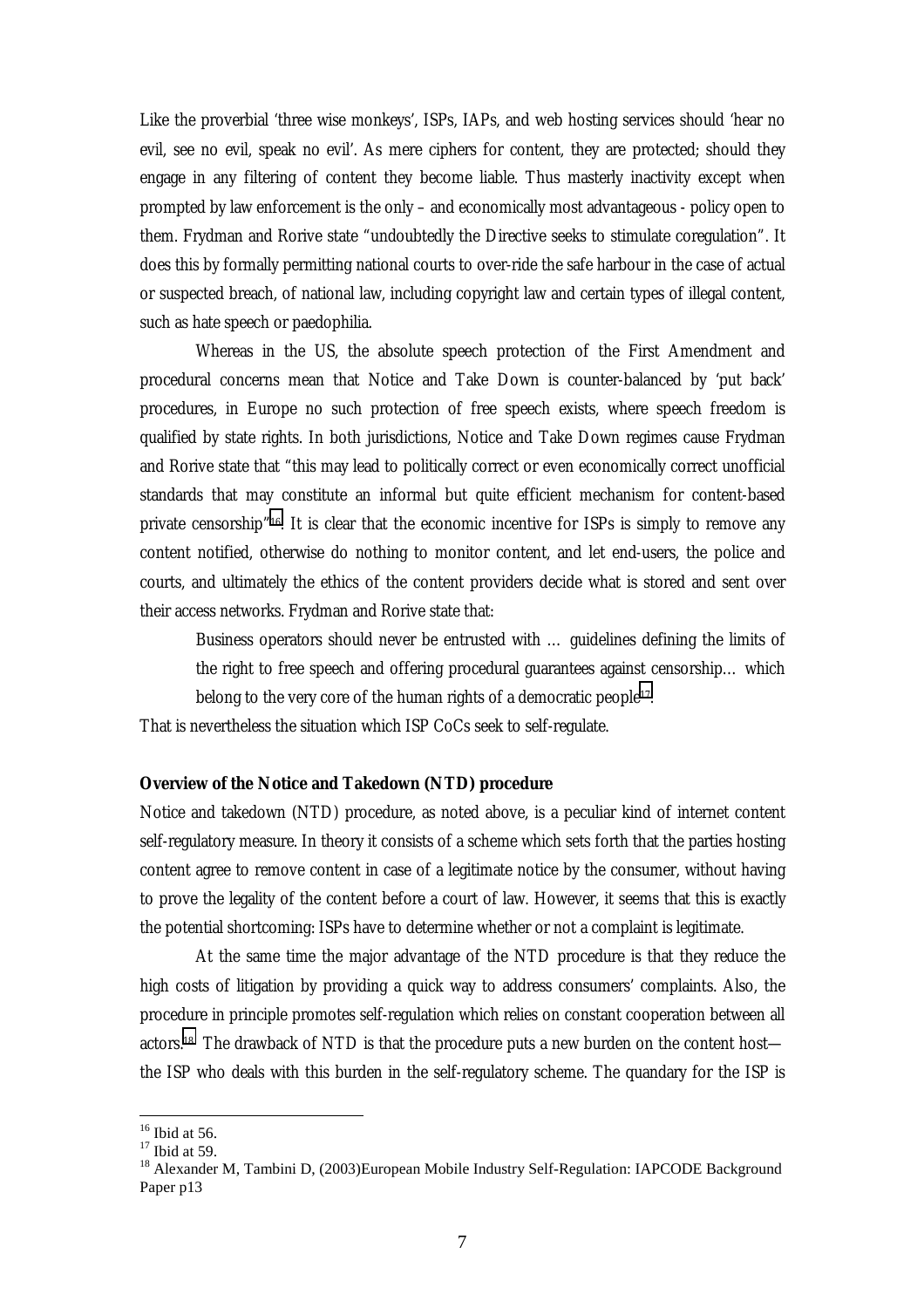<span id="page-7-0"></span>whether to strictly investigate all claims of legal infringement, which is higher cost to itself in legal and forensic resources, or to adopt a more self-serving, cheaper and easier regime. To save costs and liabilities, the ISP may remove content immediately upon notice in order to protect itself against liability or to satisfy content consumers.19 The ISP is encouraged to become a censorship body, to avoid liability when they choose to take down the information from a website upon receipt of a claim.

## **Legal provisions of NTD in the US and EU**

In this section we briefly examine the legal background as it exists in the US and in Europe. We believe there are major differences increasing the incentives for a European ISP to take down content without any form of investigation.

#### United States

NTD is formalised under the Digital Millennium Copyright Act (DMCA), which obliges ISP to take down material whenever they are notified of copyright infringement.20 The DMCA establishes the NTD procedure as follows<sup>21</sup>:

- The online service provider [hereinafter OSP] must have a designated agent to receive notices and it must use a public portion of its Web site for receipt of notices;
- The OSP must notify the U.S. Copyright Office of the agent's identity and the Copyright Office will also maintain electronic and hard copy registries of Web site agents
- Proper written notification from a copyright owner to an OSP must include:
	- o the name, address and electronic signature of the complaining party,
	- o sufficient information to identify the copyrighted work or works, the infringing matter and its Internet location,
	- o a statement by the owner that it has a good faith belief that there is no legal basis for the use of the materials complained of, and
	- $\circ$  a statement of the accuracy of the notice and, under penalty of perjury, that the complaining party is authorized to act on behalf of the owner.

At the same time, DMCA protects ISPs from liability for unknowingly transmitting or storing copyrighted material. It provides *safe harbour* or immunities to ISPs for infringing action from the ISPs' users under four circumstances: 22

 $19$  Ibid.

<sup>&</sup>lt;sup>20</sup> DMCA Section 512 (b) (2) (E) " if the person described in paragraph (1) (A) makes that material available online without the authorization of the copyright owner of the material, the service provider response expeditiously to remove, or disable access to, the material that is claimed to be infringing upon notification of claimed infringement…"

DMCA Section 512 (c)(2)(A), (c)(3)(A).

<sup>&</sup>lt;sup>22</sup>Lemley, K M (2003) "Comment: Protecting Consumers from Themselves: Alleviation the Market Inequalities Created by Online Copyright Infringement in the entertainment industry" ,Albany Law Journal of Science & Technology 2003 Vol.3 pp 613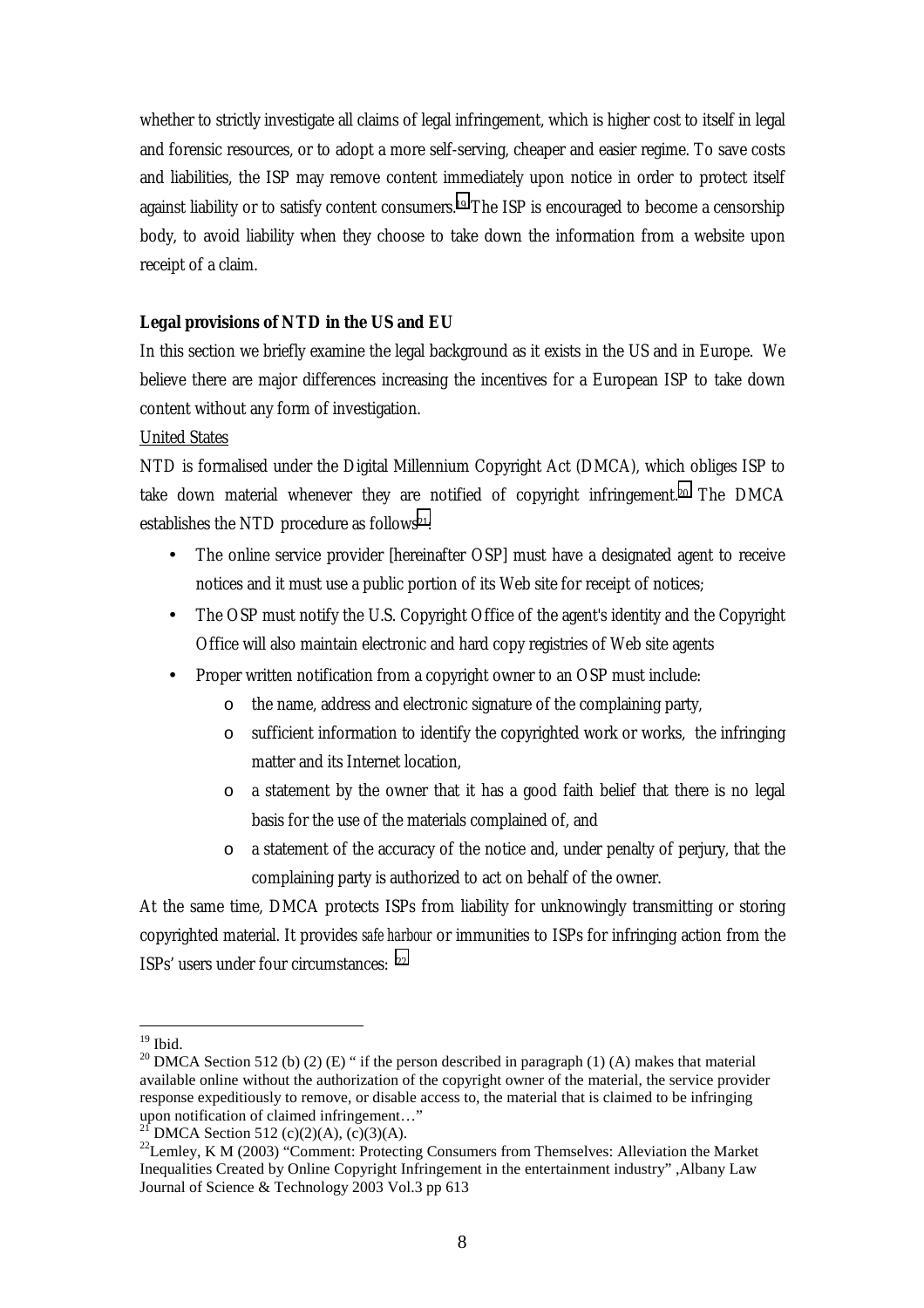(1) The ISP acts merely as a conduit, unknowingly transferring infringing materials; (2) The ISP temporarily stores infringing materials for the users' convenience; (3) The ISP acts as storage for infringing material, except when "the ISP knows or should know, or financially benefits from, the infringing material"; or (4) The ISP uses information location tools, such as hyperlinks, to find infringing materials unless the ISP has actual knowledge or received notice of the infringing materials The procedure works as follows:

> **Report** - a complainant serves a notice of infringing material **Remove** - the ISP removes it, without judging the merits **Respond** - the author can contest this by asking for replacement **Replace** - again the ISP acts automatically

ISPs are still liable for their direct infringement, but they cannot be held liable for contributory or vicarious infringement. However, even though the DMCA establishes more clarity than the EC Directive23 it is nevertheless criticized for taking a 'shoot first, ask questions later' approach. It should also be noted that the DMCA only applies to copyright; in other areas of "harmful content" there exists a patchwork of regimes; for non-intellectual property speech, such as defamation, ISPs have immunity from liability under the CDA section 230; and child pornography seems to have its own set of rules. However, Wendy Seltzer, staff attorney of EFF for i.e. says "I do think that the DMCA safe harbor has caused a lot of self-imposed censorship on copyright claims", because "when notice and takedown is implemented by service providers to take down material on the mere allegation of copyright infringement, with no proof that any infringement has occurred, or when individuals take down sites based on overblown threats, speech is chilled. The chilling effect is when the takedown happens before judicial determination of infringement."

#### **Europe**

 $\overline{a}$ 

In Europe the EC Directive on Electronic Commerce contains no standard NTD procedure, even though a framework is established for self-regulation, as we outlined in the Introduction – a bargain in the shadow of the law. The relevant reference to the scheme can be found in Articles 14.3, 21.2 and Article 46, which reads:

"In order to benefit from a limitation of liability, the provider of an information society service, consisting of the storage of information, upon obtaining actual knowledge or awareness of illegal activities has to act expeditiously to remove or to disable access to the information concerned; the removal or disabling of access has to be undertaken in

<sup>&</sup>lt;sup>23</sup> The Electronic Commerce Directive on Electronic Commerce (2000/31/EC) Available at http://europa.eu.int/eur-lex/pri/en/oj/dat/2000/l\_178/l\_17820000717en00010016.pdf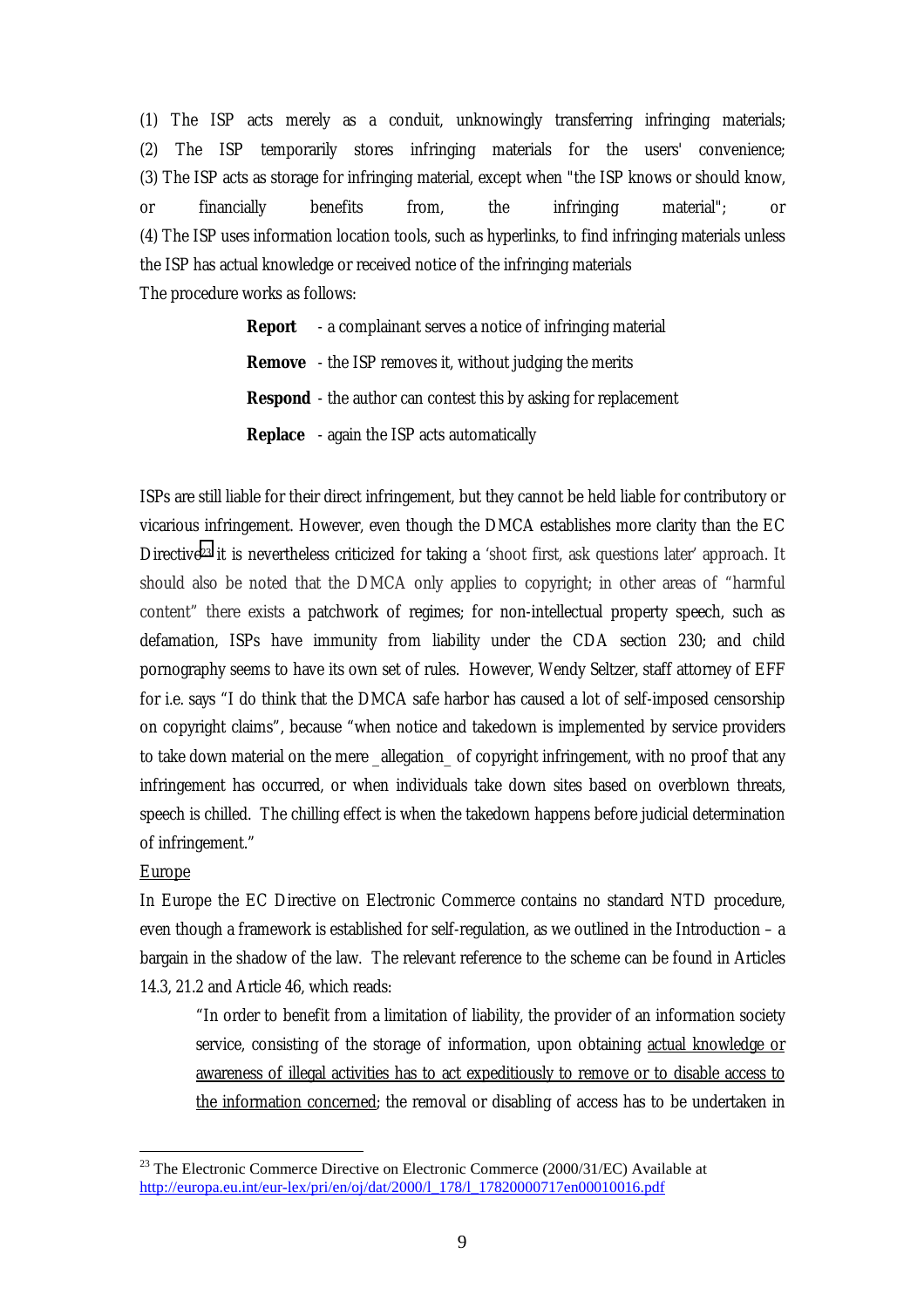the observance of the principle of freedom of expression and of procedures established for this purpose at national level; this Directive does not affect Member States' possibility of establishing specific requirements which must be fulfilled expeditiously prior to the removal or disabling of information."

The key provision here is the establishment of the concept of "actual knowledge". ISPs argued in favour of being mere conduit providers, without any liability regarding the content passing or being hosted on their servers, because of the impossibility of screening all content and subsequently judging what might be illegal or harmful. The ECD, though maintaining the mere conduit principle, limits this principle substantially, because when an ISP now "obtains actual knowledge" of a site containing infringement it must act "expeditiously to remove or disable access to the information concerned". Critically, whereas in some cases it might be easy to define what "actual knowledge" means, in many it might not:

When an ISP receives a notice from a hotline it treats the complaint as actual knowledge and removes the content24.

This defers responsibility for judgement to hotlines, which might be better trained for such an investigation. What constitutes actual knowledge remains undefined:

- whether it is merely an email,
- what sort of proof this email must contain, or
- whether it must be a letter with proof of the identity of the complainant.

To make matters even more complicated the term "awareness" seems even vaguer. Even though the intention seems to be clear: this article places responsibility upon the ISP to "self-regulate" and remove content as soon as he is made aware of illegal activities. The EC framework therefore seems to be broader and less defined than the US framework, for two reasons:

- It does not provide an exemption from liability, if the ISP acts according to a clearly defined procedure. This would remove the burden of investigation and judgement of the ISP, and transfer it to the parties involved – the complainant and the content provider.
- It does not create an incentive for the ISP to properly investigate whether content is illegal, but rather to remove the content expeditiously.

Article 14.3 leaves Member States to ensure that self-regulatory NTD procedures are established; and Article 21.2 provides that, when the Directive is next re-examined, the issues to be analyzed will include the NTD procedures and the attribution of liability following the taking down of content. Article 14 establishes the concept of 'apparent' illegal content, which the ISP needs to remove expeditiously, if made aware. Nas<sup>25</sup> notes:

"what expeditious is, or how 'apparent' can be construed in a universally understandable and predictable way, is left open to the market … left to this self-regulation, providers

 $24$  Interview (2003) with Fred Eisner, chairman of Inhope, European association of hotline providers.

 $25$  Ibid at 169.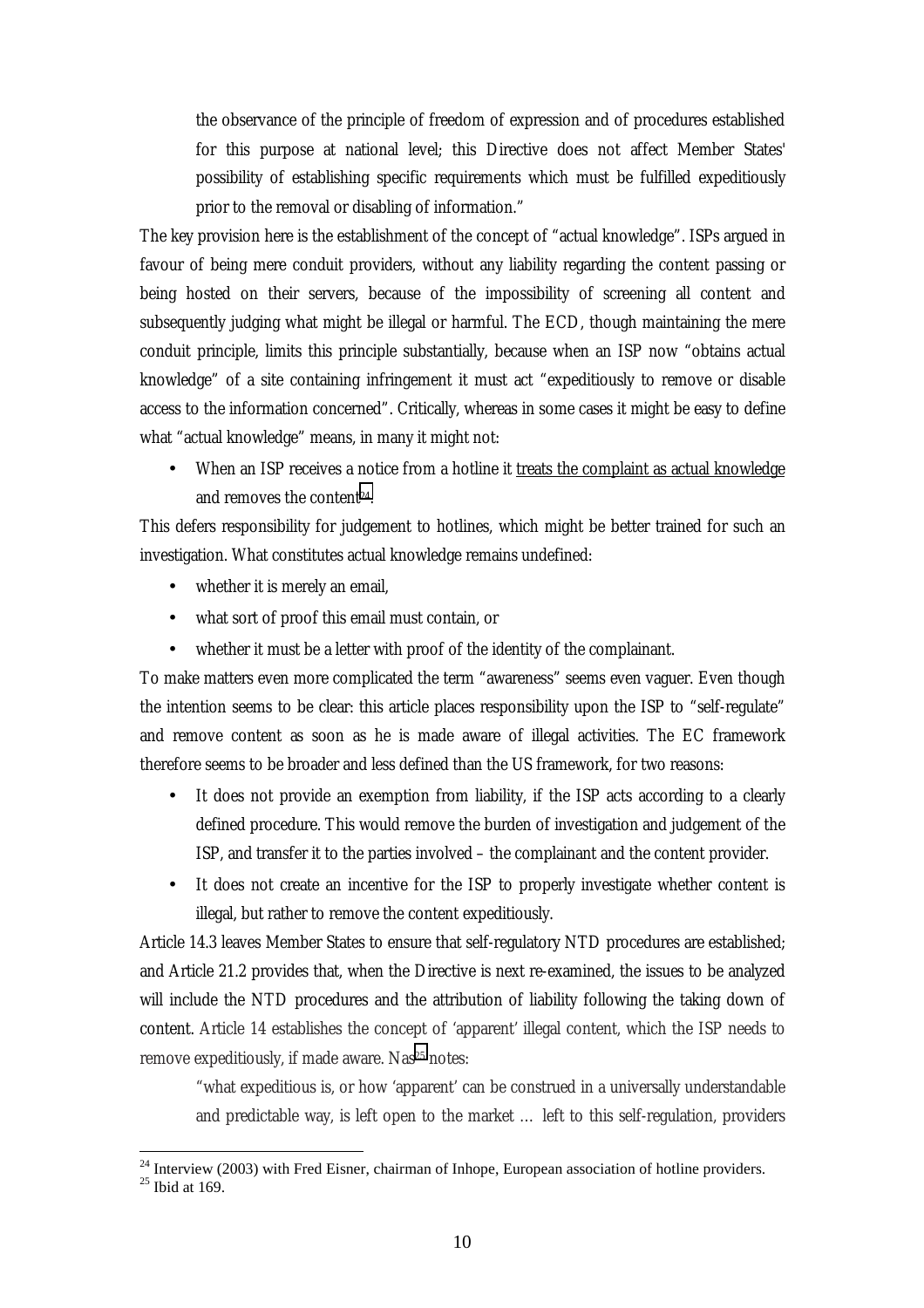don't see much space to refuse requests to take down offensive, damaging or illegal content."

ISPs are neither obliged to publish statistics nor to justify their actions. Nas further points to commercial pressures, which force ISPs to observe risk-avoidance so they rapidly take down. She points to the official conclusion of Rightswatch:

" 'Any self-regulatory regime within the context of NTD procedures cannot be truly effective without some form of legislative underpinning'."26

RightsWatch funded by the European Commission to standardise the NTD procedure in six steps: location, notification, verification, information, take down and confirmation<sup>27</sup> yet it failed to reach consensus between the participating stakeholders (ISPs, civil society, rightsholders, academics etc.) on how NTD ought to be coherently institutionalized.

The lack of standard NTD procedure poses several problems. Firstly, ISPs are not able to know whether they are properly informed, whether the information (complaint) received is correct (founded) or not and whether they can face liability claims by web page creators when their pages have been shut down28, and it is established ex post that the content was neither illegal nor harmful. Consequently there is potential shortcoming in the protection of freedom of expression 29 and Baistrocchi (2002) suggests the current regime may actually promote unfair competition in some situations30 where companies engage in a form of commercial war on the internet, putting bad faith claims against their competitor's Web content. The Directive does not specify the essential information that a notification should include, leaving the matter to be settled by agreement between business operators. Instead, it encourages the national marketplace to produce its own standard procedure. 31

Measured against the potential impact of the actions of an ISP on accessibility of information and on freedom of expression and speech, the legal situation under which ISPs operate NTD leaves room for doubts. Neither the E-Commerce Directive, nor the European Cypercrime Convention, nor national laws in the EU specify in detail the process of NTD, leaving ISP's in an uncertain legal environment. They are faced with a dilemma: If they are

<sup>26</sup> Ibid at 172.

 $27$  Details at RightsWatch Report (2002) IST 10639 p.11

<sup>&</sup>lt;sup>28</sup> In this regard, the DMCA provides that "a service provider shall not be liable to any person for any claim based on the service provider's good faith disabling of access to, or removal of, material or activity claimed to be infringing or based on facts or circumstances from which infringing activity is apparent, regardless of whether the material or activity is ultimately determined to be infringed." DMCA, supra note 2, at (g)(1).

<sup>&</sup>lt;sup>29</sup> The Council of Europe Declaration envisages the problem of NTD procedure in threatening the freedom of expression, saying "If service providers act too quickly to remove content after a complaint is received, this might be dangerous from the point of view of freedom of expression and information. Perfectly legitimate content might thus be suppressed out of fear of legal liability." *4th paragraph "notice and take down" procedures and freedom of expression and information*

<sup>&</sup>lt;sup>30</sup> Baistrocchi ,P A (2002) Liability of Intermediary Service Providers in the EU Directive on Electronic Commerce, Santa Clara Computer and High Technology Law Journal p.130  $31$  Ibid.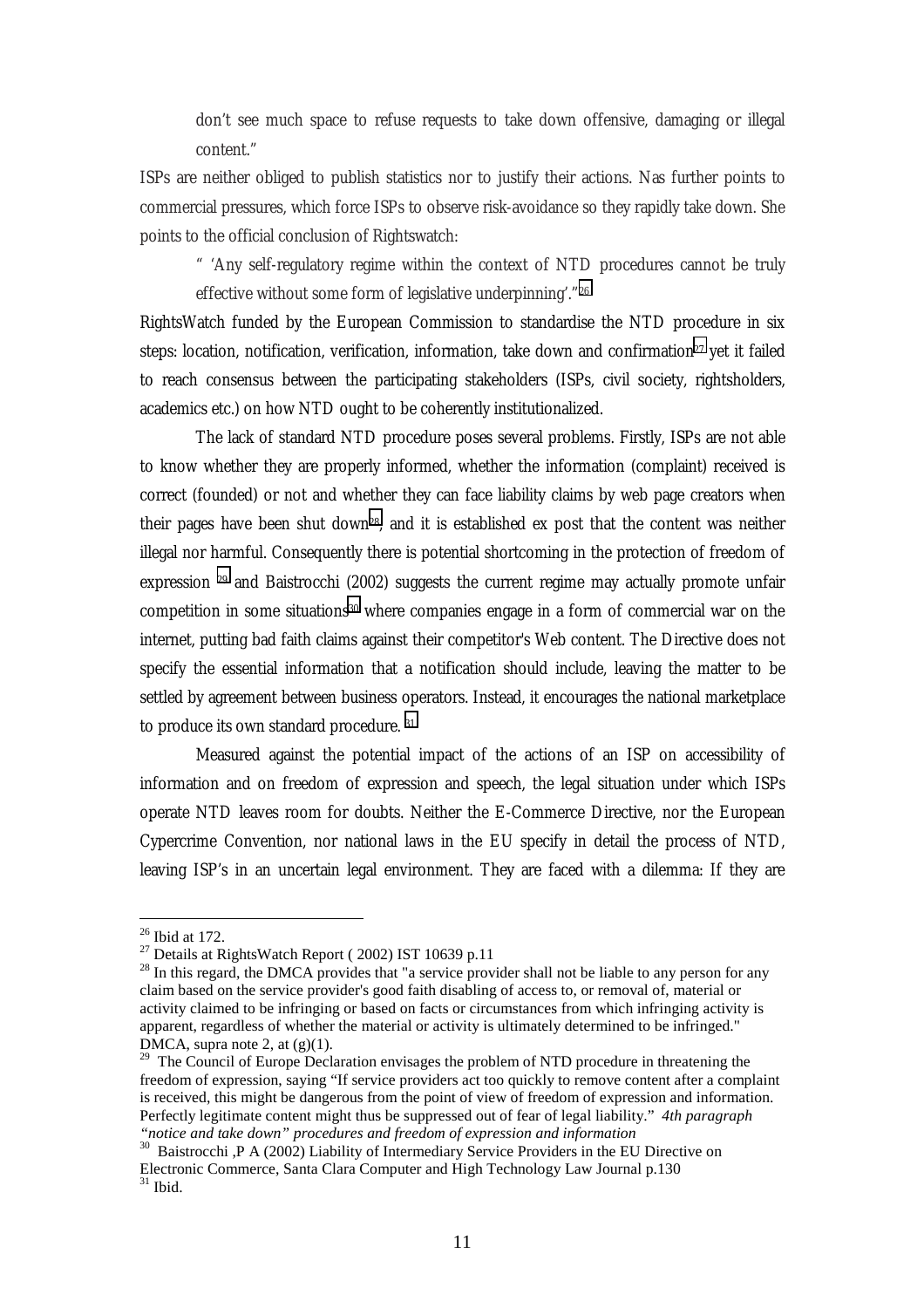<span id="page-11-0"></span>notified of for example a website hosted on their servers containing allegedly pirated materials, they face potentially huge liabilities. So the rational ISP will act immediately and to remove the site, or to block access to it. On the other hand they face a rather limited danger of losing a customer, if the website contained perfectly legal materials. There is also the risk of a liability towards the customer who might lose business because of a bogus claim.

Thus the current regulatory settlement has created an environment in which the incentive to take down content from the internet is higher than the potential costs of not taking it down. The benefits for the ISP are higher to block access to content of an alleged illegal nature rather than to maintain it and to investigate a complaint thoroughly and to act only afterwards. Internet Service Providers are not surprisingly quite likely to take the path of least resistance and to take down quickly and not to ask too many questions beforehand. Furthermore there seems to be no coherent way of how NTD is practised: It remains unclear what constitutes a proper notice and how, if at all, the content provider needs to be notified and given time to respond to an accusation. Neither the terms of service of ISPs (see appendix 2), nor Codes of Conduct by the Internet Service Providers Association(s)(see below) specify in such detail NTD procedures.

Last but not the least, there are several loopholes in applying the NTD procedure in the EU. How are effective safeguards ensured to protect ISPs from acting on *wrongful takedown?* How are responses prioritized for copyright infringement and other claims of differing degrees of seriousness? Also, it is worth considering what type of liability is imposed upon the sender of unfounded notices to ISPs which lead to the takedown. These issues need to be addressed in the review of the Directive in 200632.

#### *ISP Codes of Conduct and Notice and Takedown*

 $\overline{a}$ 

ISP Codes of Conduct prescribe standards, norms and rules to which the industry should adhere. However, in the case of NTD most codes of ISP-Associations are notably quiet. The Code of Practice of the UK Internet Service Provider Association (ISPA) mentions the complaint procedure, but does not directly refer to the NTD procedure. However, all major ISPs in the UK have agreed to "use their reasonable endeavours to resolve a complaint within 10 working days of receipt of notice be it by email, letter, telephone call or in person", but make no data available about type and number of complaints and how fast, or slow, and how they react to those complaints.

<sup>&</sup>lt;sup>32</sup> The Commission's first report on implementation, in 2003, generally concluded that transposition had occurred successfully, in all but 3 Member States. It found that only Finland and EEA member Iceland had implemented a statutory NTD procedure, for copyright. Given the high levels of Internet penetration and sophisticated user base in these countries, their statutory regimes deserve detailed comparative study as compared with the INHOPE hotline approach in for instance the UK and Ireland. See EC (2003) COM(2003) 702 final First Report on the application of Directive 2000/31/EC of the European Parliament and of the Council of 8 June 2000 on certain legal aspects of information society services, in particular electronic commerce, in the Internal Market (Directive on electronic commerce) Report From The Commission To The European Parliament, The Council And The European Economic And Social Committee Brussels, 21.11.2003 at p14 and footnote 76.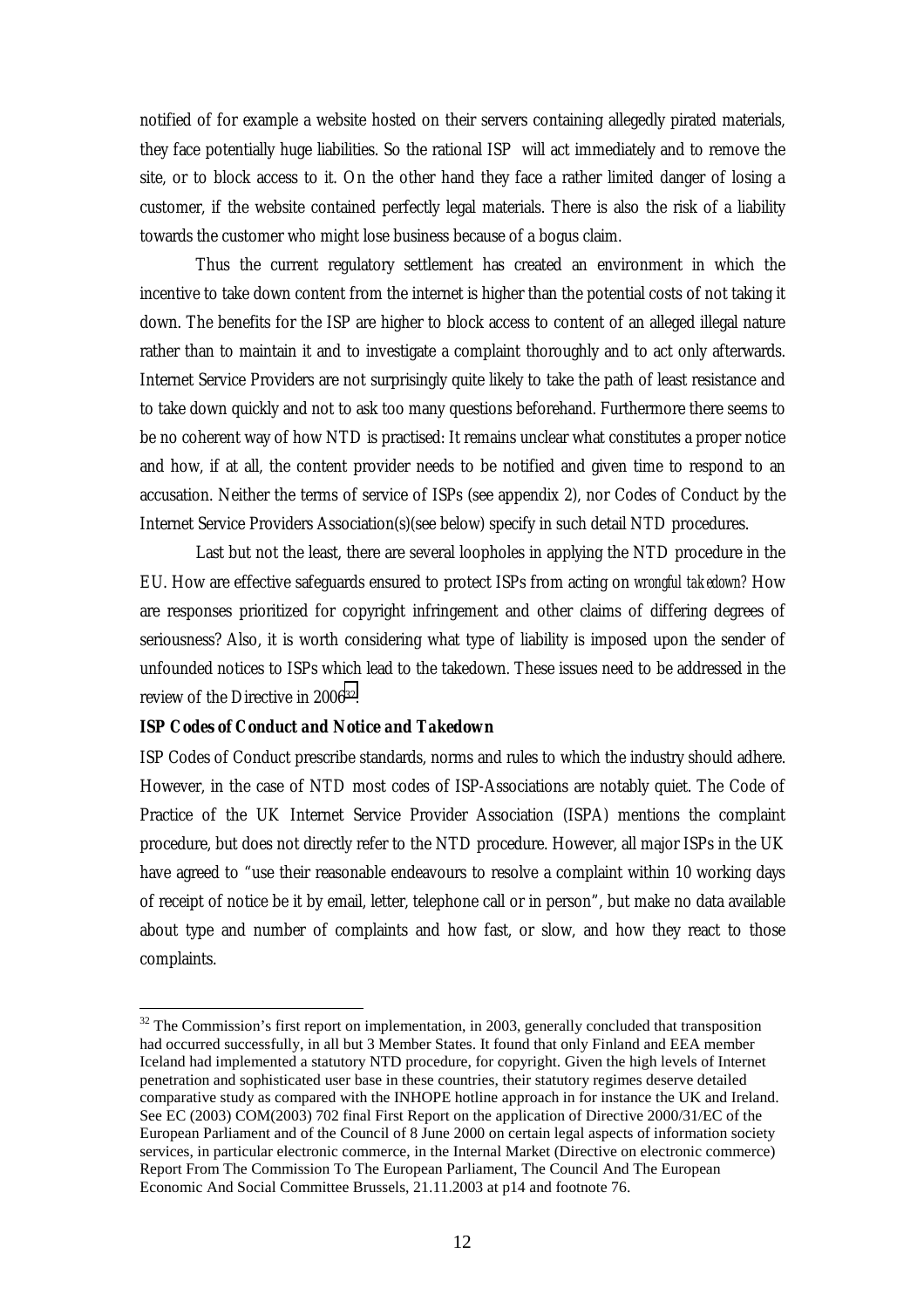<span id="page-12-0"></span>The only provision that can be found in this regard aims at protecting ISPs from too much government interference: it limits the liability of ISPs:

"it is the role of the Government to engage in any filtering or censorship process above the consumer level. It should not be the responsibility of a Member to determine the legality or suitability, filter or otherwise restrict reception of, or access to, material save where such action is taken following an identified breach of the Code of Practice'33

Furthermore the Code lays out another rather political statement as opposed to a guideline, which would serve to help individual ISPs in their decision making process:

"ISPA UK supports its Members in any independent decision taken by the Member to proactively limit the accessibility of illegal material via its service, but strongly states that no greater legal burden, standard of care or obligation should be placed on the Member who takes such action than is placed upon those Members who do not take such action."34

#### *ISP Market and Regulatory Cost-Benefits*

Self regulation is expensive, and businesses must see a clear benefit in order to support it. Costs include direct costs such as salaries of regulatory staff, which need to be spent to monitor, promote or enforce. There are also indirect costs of self-regulation work such as opportunity costs, i.e. markets that self-regalation leads them to forego. There will always be more directly profitable activities, which provide more benefits in the short run than those enjoyed as a result of the careful long-term investment into self-regulation. Hence it seems reasonable to speculate that the more costly the particular self-regulatory activity is, measured against the benefits, the less likely a business is to invest the needed resources to for i.e. (in the case of ISPs) provide a proper balance between potential liabilities and freedom of expression.

 This might be further affected by the market structure. The more competitive a market, and the lower the profit margin, the less likely it is that businesses invest needed resources in selfregulation. This certainly appears to apply to the relationship between ISPs, the way they conduct NTD and the market. A quick overview shows that the market in the UK is very competitive: there are around 700 ISPs according to ISPA UK with Freeserve/Wanadoo, AOL UK and BT Yahoo! being the three major ISPs<sup>35</sup>. Freeserve is a subsidiary of French ISP Wanadoo and the UK's largest ISP in 2002 with 2.7m customers – with BT (1.8 m) and AOL (2.2m).**36** This consolidation of the market promises to make the situation for non-incumbents more difficult.

<sup>&</sup>lt;sup>33</sup> The ISPA UK Code of Practice Statement of Policy at http://www.ispa.org.uk

<sup>34</sup> Ibid

<sup>&</sup>lt;sup>35</sup> On 16 June 2003, BT and web content provider Yahoo! announced the joining forces to provide an enhanced broadband service. The new venture, called BT Yahoo! Broadband, replaces BT's Openworld brand.

<sup>36 &</sup>quot;What does Freeserve Wanadoo?" Sunday Times, June 15, 2003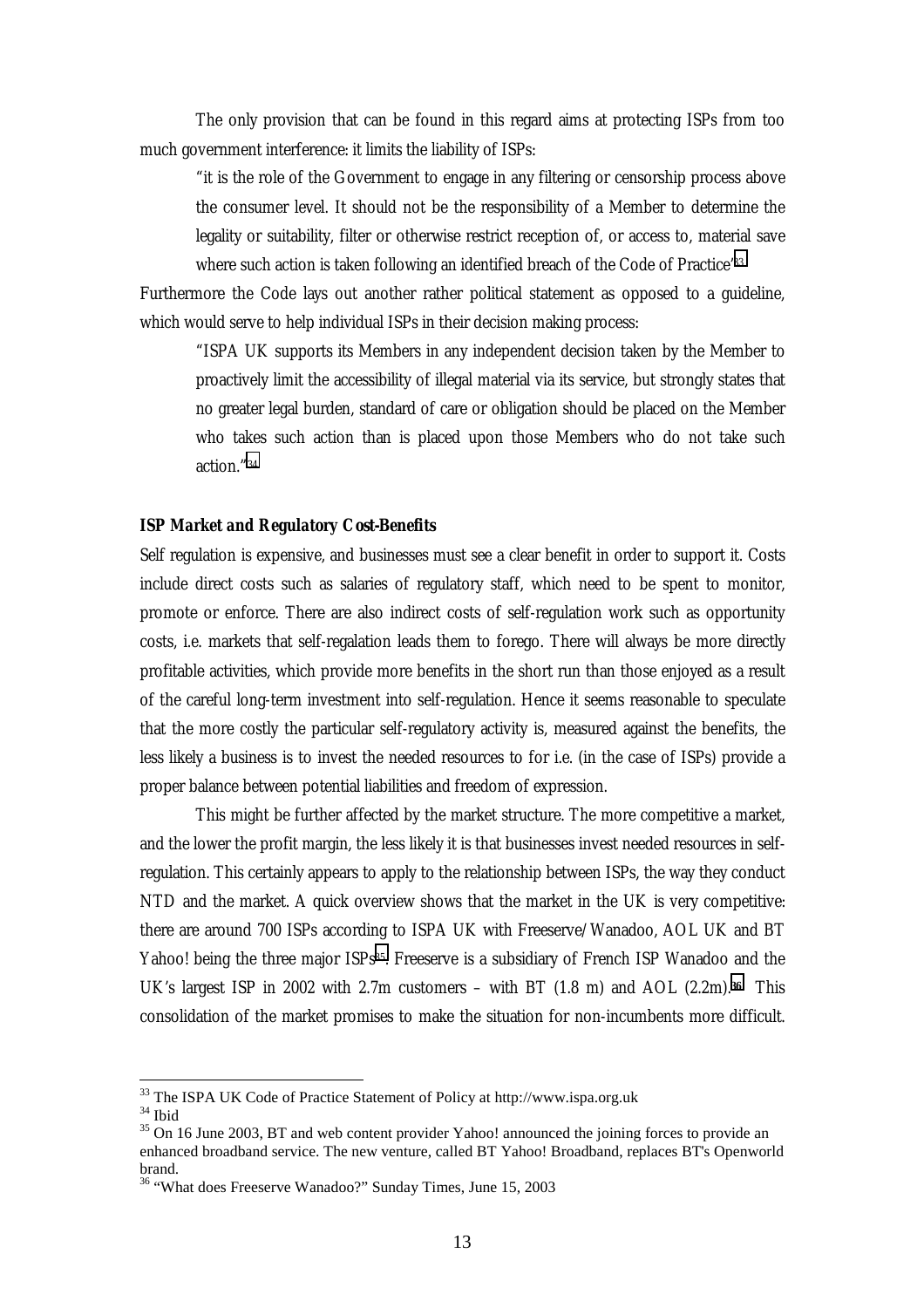Freeserve lost Euro 92m (£65m) in 2002.**37** Freeserve's market share has fallen from 27% in 2000 to 19% in May 2003, according to the latest figures from the Office of Telecommunications Oftel**38**. Hence one can conclude that ISPs will try to minimize the costs of NTD.

Furthermore, research by ISPA UK (2002) suggests that complaints related to copyright infringement now account for 54 percent of take-down notices.39 ISPA-UK declined to provide further data on the topic. The remaining 46 percent is not clear, but it points to the second characteristic feature of the NTD regime: The responsibility for regulating content on the Internet has been transferred to private companies without developing proper criteria defining the duties and rights of the ISP, the complainant and the content provider. The procedure is open to abuse and creating doubts about its fairness, transparency and accountability and raising questions likewise about the effectiveness and desirability of self-regulation in this area.

An extensive literature search, as well as several searches on the internet of ISP's websites, do not provide any data regarding the frequency and type of complaints ISP's receive, how they investigate and react. A common characteristic feature of NTD is that is not transparent. Neither is there any information available on how many websites, chatrooms or blogs have been taken down, nor according to what criteria the ISP investigated, or how he actually removed the content; which is significant as an ISP has several means available to block access to websites. These range from:

- "soft" measures, which block access to anybody, but the content provider leaving him time to respond and remove the section of the website subject to the complaint – to
- "hard(er)" sanctions, which can result in overblocking. ISP's can potentially block access to an IP-address entirely, making thousands of individual websites unreachable.

If the webmaster of a major e-commerce site uses his servers to peer-to-peer share mp3 files, a very likely scenario, and the ISP which hosts this very lucrative online business receives a notice by a rights holder, will the ISP dare to block the whole website? When it comes to less prominent customers the ISP might very well do so. Industry is neither willing to discuss NTD, nor to provide insightful data on it. Hence, self-regulation in this area, which can have drastic consequences for freedom of speech, is neither transparent nor, subsequently, sufficiently accountable.

<sup>&</sup>lt;sup>37</sup> "AOL beats Freeserve to first net profits" Sunday Times June 29, 2003. Although AOL has fewer customers, it made a modest profit in 2002, generating about £340m in revenue from 2.2m paying customers.

<sup>&</sup>lt;sup>38</sup> "Dixons' pounds 100m alliance with AOL threatens web woe for Freeserve" The Guardian, September 2, 2003

 $\overline{9}^1$ Loney, Matt (2002) "ISPs buckle under copyright cases" 10<sup>th</sup> December 2002. Available at ZDNET http://news.zdnet.co.uk/story/0,,t269-s2127279,00.html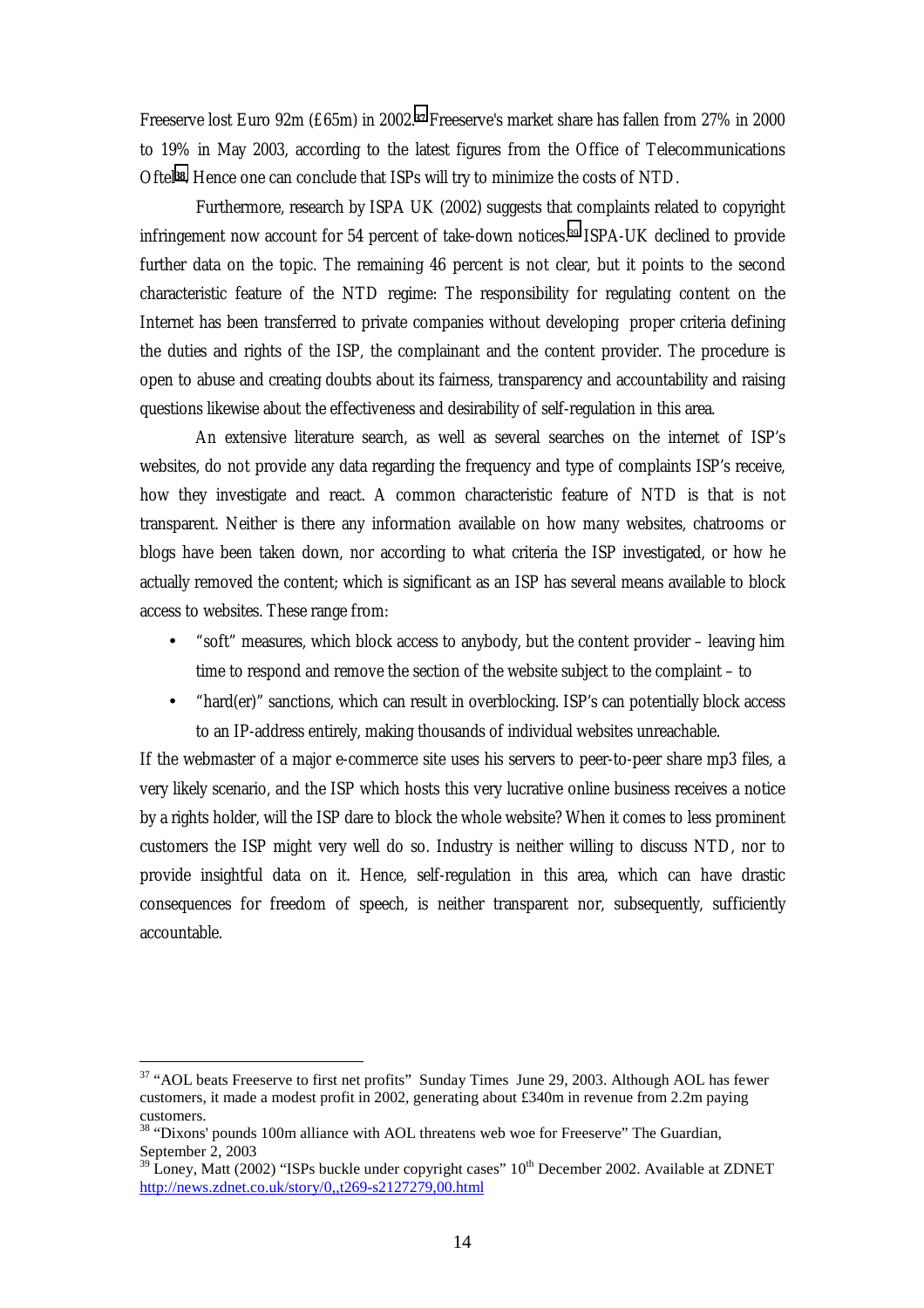#### <span id="page-14-0"></span>*How Much NTD Activity? Results of a Questionnaire Survey in the Netherlands*

Very little is known about the overall impact of NTD on internet content. Clearly, regulatory processes should ideally be transparent, in the case of NDT as we have seen, ISPs are not willing to provide data regarding frequency and types of notices and how they react. In light of this, PCMLP researchers, approached ISPA Netherlands to distribute a questionnaire to all its members. As noted above the results of the survey do not provide substantial evidence to support either of the above developed hypotheses, but neverthelessdo provide heuristic evidence.

- Only five (33%) out of 15 members of ISPA-NL responded to the survey.
- Ten (67%) were not willing to participate, even though we made clear that the intention of the research is not to put the blame on ISPs for removing content in an inappropriate way, but rather to get a clearer picture of what the problems are for ISPs.
- This seems surprising since their industry association contacted the ISPs, which should have increased responsiveness.

Two conclusions are possible:

- either ISPs perceive the NTD issue as unimportant, or
- they fear that intensified public discussion, and transparency, could harm their business.

We assume that the latter is the more likely explanation, given the failure of Rightswatch and the lack of legal clarity in Europe.

Some tentative conclusions can be drawn. There are different types of ISPs:

- ISPs for corporate clients;
- Consumer market ISPs with thousands of individual customers who increasingly use broadband connections;
- Those generally huge incumbent ISPs (cable and telecom carriers) with a mix of both.

The size and customer structure seems to influence the number and type of complaints ISPs receive. Whereas corporate orientated ISPs received almost zero complaints, large consumer orientated ISPs receive sometimes hundreds per month in 2003. A Dutch ISP with 150 000 customers hosting 24000 websites, of which 100% were personal homepages received in Jan: 732; Feb: 645; Mar: 624; Apr: 1048; May: 727; Jun: 839 complaints. Most of the complaints according to the ISP were not copyright related, but regarded the emanation of spam and viruses, stalking and defamation. They however reported copyright infringement claims from outside the Netherlands, mainly from the US. They reported their procedure as follows:

"If (name of ISP) feels the complaint is valid, we first contact the customer and ask him/her to remove the offending content. If there is no response after a week, we block access via FTP, then we remove and locally store the offending content and after that we contact the customer again."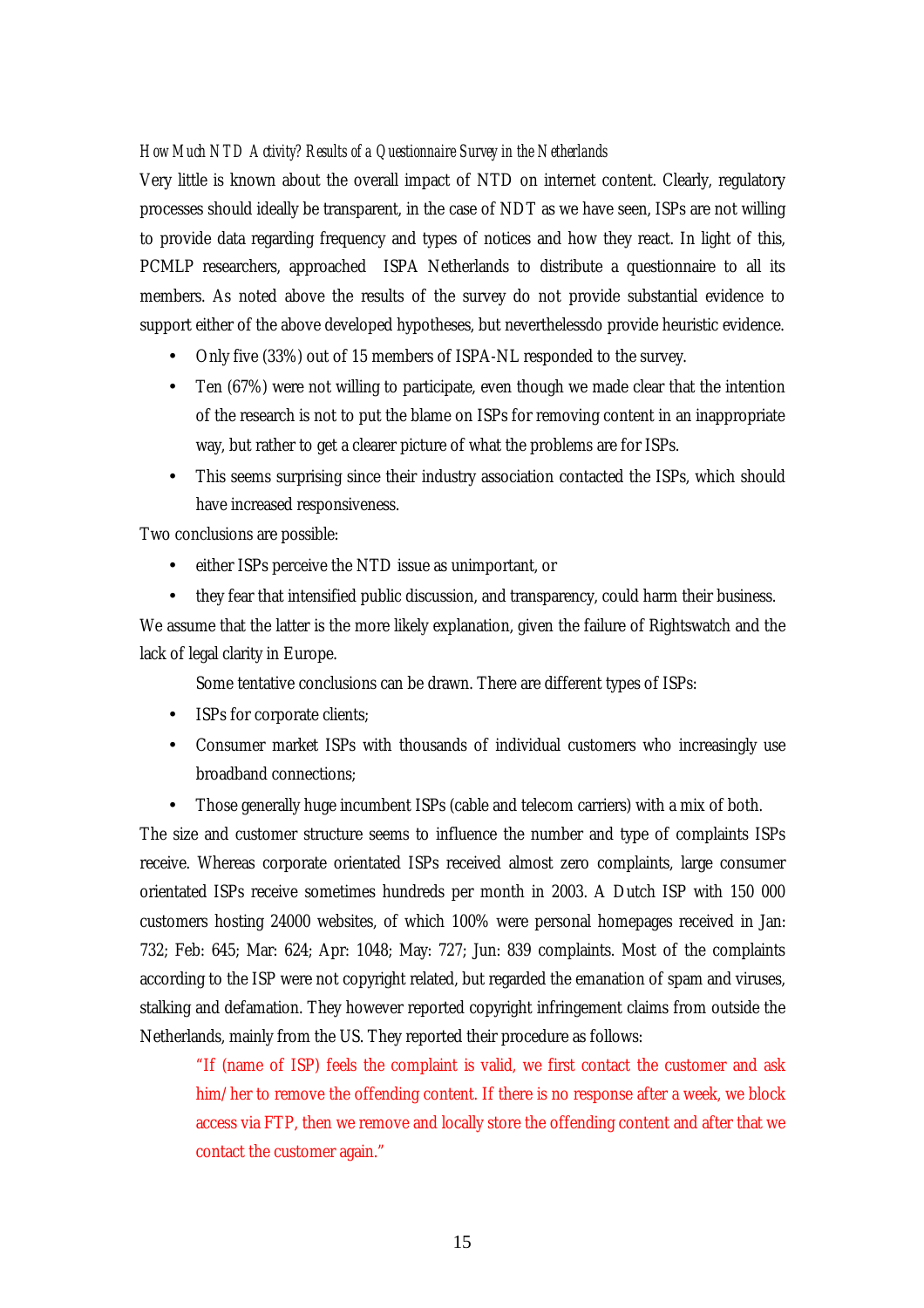This is contradicted by recently published data of XS4ALL, another Dutch ISP (which was not addressed through the survey), with a similar customer structure, but known for its openness in dealing with the regulation of ISPs. Nas reports:

"In the first six months of 2003, XS4ALL received a total of 750 serious copyrightrelated complaints: that is 31 complaints per week, or four and a half per day. The majority of these complaints are about straightforward infringements of copyright, and can be dealt with pretty easily. The remaining 10 per cent of the complaints however, demand a huge amount of time and attention from highly skilled legal professionals."40

The survey did not result in sufficient data to explain why some ISPs seem to receive more copyright infringement notices than others, though their customer structure seems similar. Nas noted further:

"From January till July of this year (2003) XS4ALL received 265 complaints from the Motion Picture Association, 143 from the Interactive Digital Software Association, 110 from Mediaforce and 47 from the Business Software Alliance. On top of that, one specific right holder (Visualware) generated 125 complaints. So, out of the total 750 complaints, 681 stem from four large right holders, which amount to about 90 per cent. Most of these complaints are about FTP servers, usually on ADSL-nodes, about Usenet postings and sometimes about websites and home pages."

An interesting observation is that ISPs are getting a large proportion of complaints from the US, which do not even mention the ECD but the DMCA, which can also be backed up by our own research.

Further the ISPs which responded have one, or two, sometimes part-time staff dealing with complaints. None reported that they would involve a lawyer:

It remains unclear whether technical personnel, or somebody with legal training, executes take down requests;

It seems probable that ISPs act on an ad-hoc basis rather than according to established and defined criteria. In summary, it was not possible to ascertain the overall impact of NTD on content available over the internet, or the amount of material that is being removed from the internet over time. This is because there is a lack of transparency in operation of the procedure. Even when contacted by their industry association and and EC funded university research group, they were not ready to respond to a survey. In the next part of this paper we outline a further piece of research designed to ascertain the detail of the operation of this procedure.

 $40$  Ibid at 165.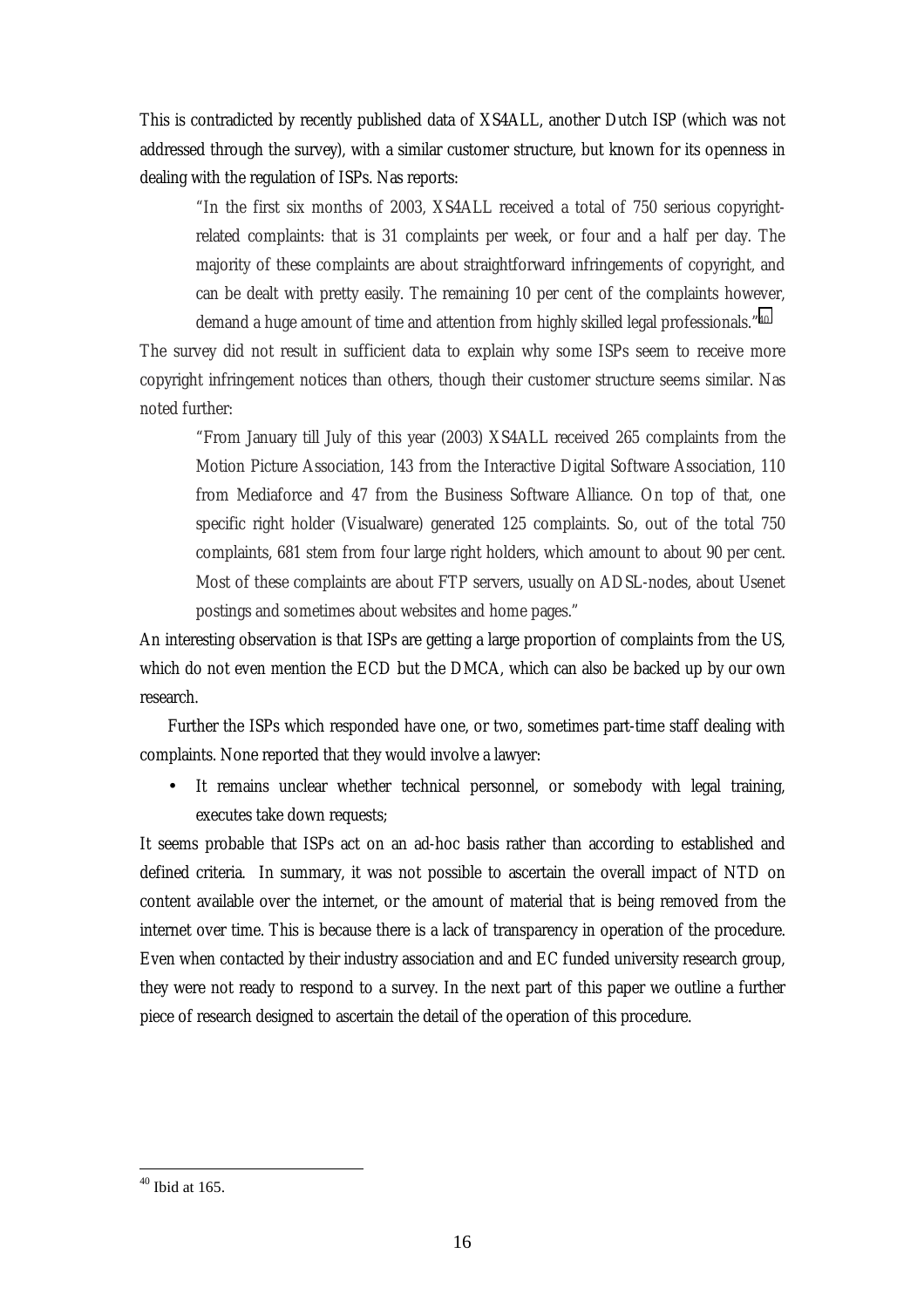## <span id="page-16-0"></span>**The Mystery Shopper Test**

## *Objectives*

Against this context, the objective of the research project was to conduct an analysis of NTD procedures under which ISPs were notified regarding illegal or harmful content and asked to remove ("take down") this content from a website.. Taking into account that it is not transparent to what extent and in what way NTD is being used, the objective of the research was to gather data to illustrate the reality of NTD. In particular we wanted to see how easily NTD can be abused, beyond theoretical speculations.

## *Design and schedule*

Since we already suspected that the incentives are low for an ISP to provide data on cases where they misjudged and indeed removed lawful material from the Internet, a way to test the fairness of NTD was devised. We decided to post perfectly legal as opposed to borderline illegal or harmful materials with different ISPs and then to create artificial and (not immediately obvious) bogus complaints. Other ways of doing this part of the research project have proven to be legally difficult: It seems, both for legal, and for ethical reasons, undesirable to have illegal and controversial material hosted, such as racist or pornographic materials. What we wanted to investigate was how an ISP investigates a complaint, not its response to seriously harmful content per se.41 Therefore we decided to conduct the test for the most common area of complaints – copyright infringement. We selected a section of John Stuart Mills "On Liberty", published in 1869 and hence freely useable in the public domain. Chapter II "Of the Liberty of Thought and Discussion" begins with the words:

The text is freely available throughout the web. The following is the excerpt of the text we used and available on the internet:

#### **ON LIBERTY**

 $\overline{a}$ 

#### **By John Stuart Mill**

#### CHAPTER II: OF THE LIBERTY OF THOUGHT AND DISCUSSION

THE time, it is to be hoped, is gone by when any defence would be necessary of the "liberty of the press" as one of the securities against corrupt or tyrannical government. (…)It is as noxious, or more noxious, when exerted in accordance with public opinion, than when in opposition to it. If all mankind minus one, were of one opinion, and only one person were of

<sup>&</sup>lt;sup>41</sup> For the purpose of the research project the following terms are defined: "Content Providers", "Access Providers" and "Host Providers", which are some times separate businesses, but quite often an access provider provides also content, and hosts storage space for outside content. But in our case we most likely talk about third parties (individuals and companies) providing content. Backbone providers are excluded from the research as they are rarely in direct contact with individual internet users. **Content Provider:** any provider supplying their own contents on the Internet

**Access Provider:** any provider supplying access to the Internet for Internet users

**Host Provider:** any provider providing storage space for outside Internet contents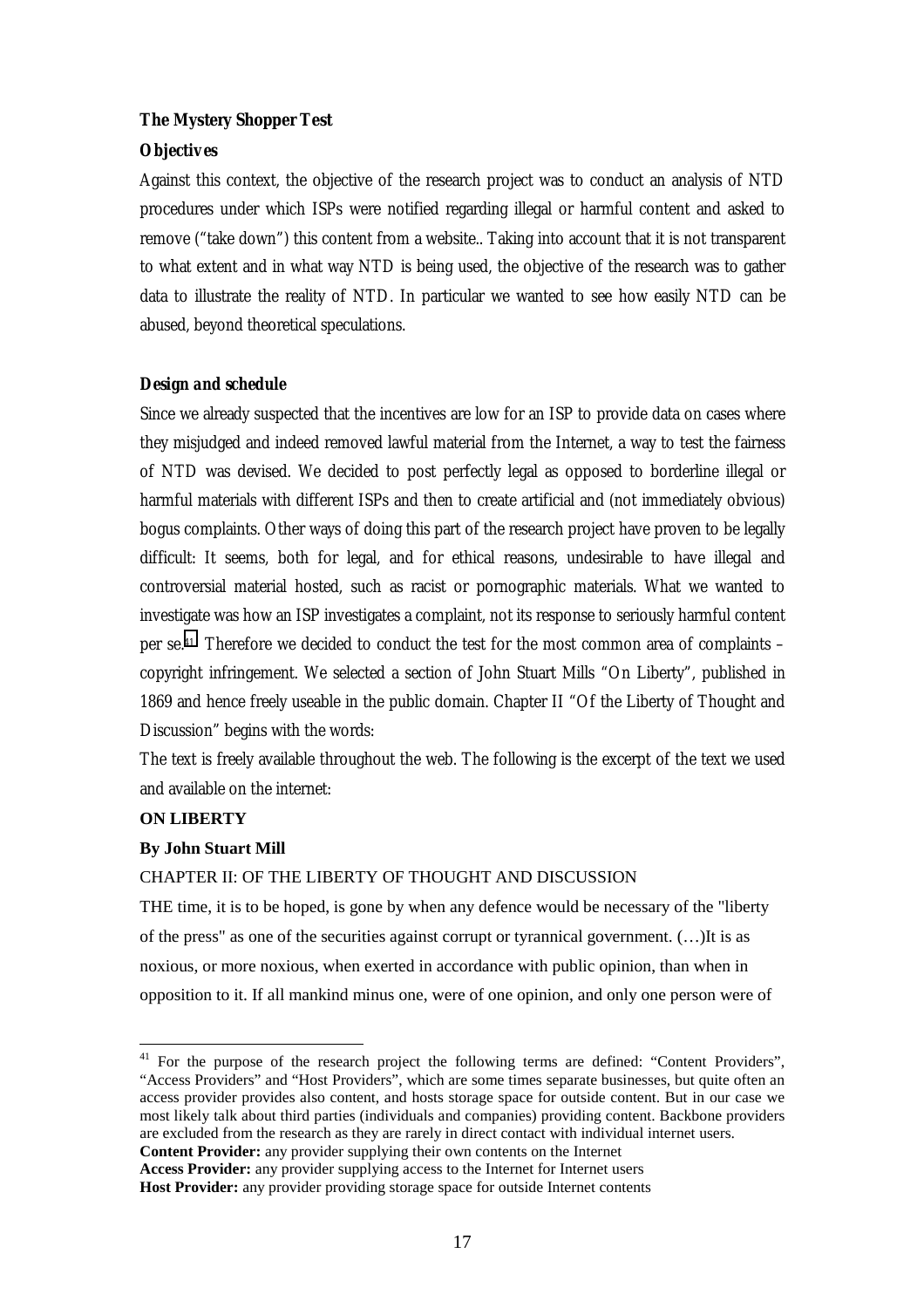the contrary opinion, mankind would be no more justified in silencing that one person, than he, if he had the power, would be justified in silencing mankind. Were an opinion a personal possession of no value except to the owner; if to be obstructed in the enjoyment of it were simply a private injury, it would make some difference whether the injury was inflicted only on a few persons or on many. But the peculiar evil of silencing the expression of an opinion is, that it is robbing the human race; posterity as well as the existing generation; those who dissent from the opinion, still more than those who hold it. If the opinion is right, they are deprived of the opportunity of exchanging error for truth: if wrong, they lose, what is almost as great a benefit, the clearer perception and livelier impression of truth, produced by its collision with error. (….)

We uploaded this extract to a website. We had two very simple websites created with free website services at major ISPs. Since we were interested in discovering if there is a difference between how ISPs react in the US as opposed to the EU we used a major US and a market leading UK ISP. We decided not to reveal the names of the ISP, because the research does not aim at criticizing a single ISP, but rather at developing a deeper insight on how ISPs react to a complaint. The next step then was to submit an artificial complaint. We submitted a complaint on behalf of the "John Stuart Mill Heritage Foundation" (which does not exist as research on the web suggests) and we claimed via a free email service, without providing a detailed address or other proof of identity, that this site has come to our attention and that it represents infringement of our copyright. The point was to find the right balance between an identity and an incident that is neither too obvious to be bogus, nor too difficult too discern for the ISP to judge, if she would investigate. Clearly associated with this is the problem of identity: How does an ISP judge that one who is sending the notice is whom she says he is? However, if an ISP would research she would deduce quickly that

a) John Stuart Mills written work must be in the public domain and that

b) the John Stuart Mill Heritage Foundation does not exist.

Subsequently the ISP should not have removed the site.

In the following pages we document the different steps undertaken.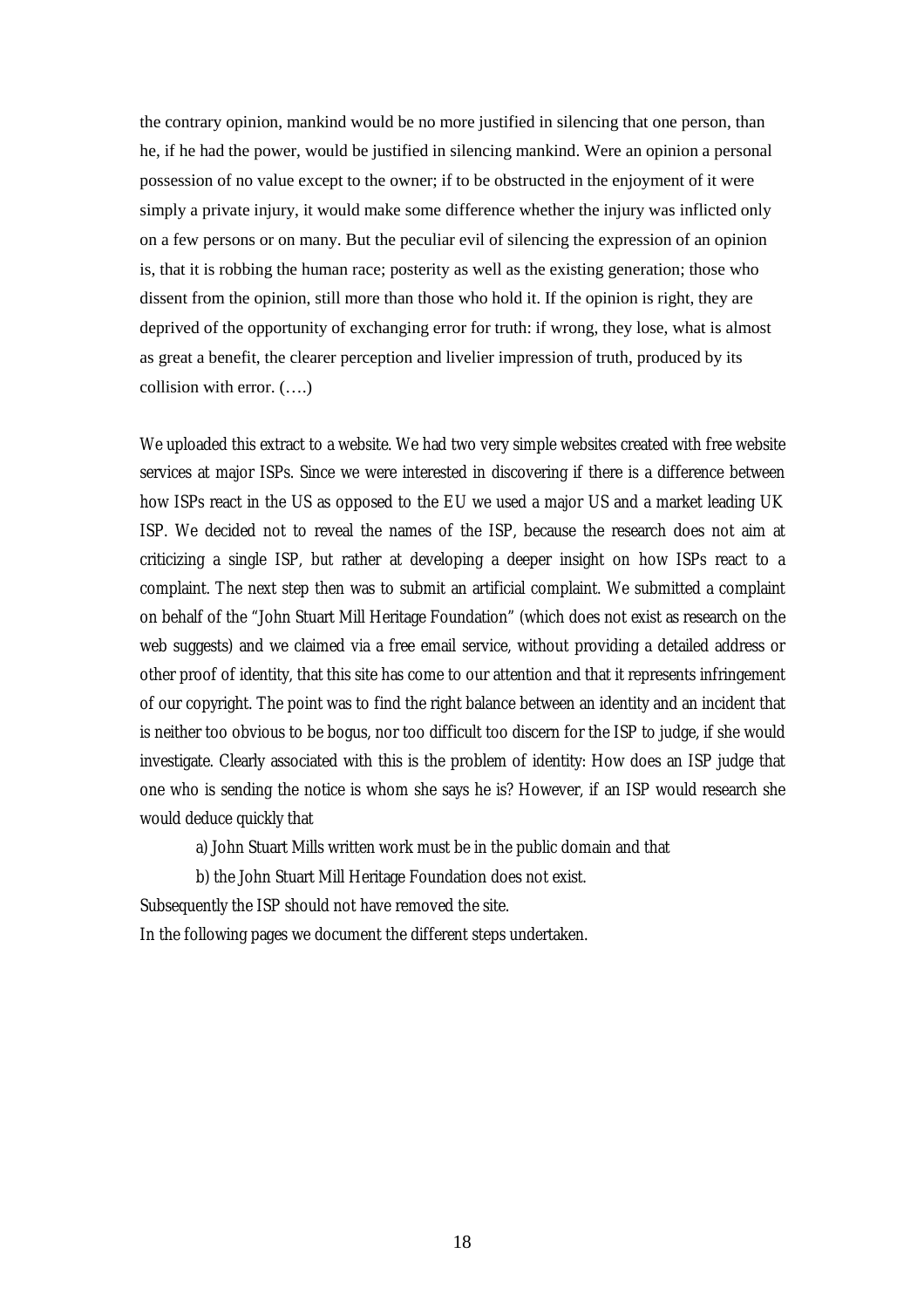## <span id="page-18-0"></span>**Result of the pilot experiment: US ISP**

In early July this year, we designed a webpage and uploaded it on an ISP hosting page, which is based in the US. A week after, we sent a complaint letter to the "complaints department" of the ISP's webmaster, claiming the webpage was infringing the copyright. Two more complaint letters were sent to push the claim further yet the ISP requested the complainant for more information to formulate a standard notification according to DMCA. Since the complainant did not provide enough information the ISP did not remove the webpage.

| <b>Date</b>     | Action                                                                   |
|-----------------|--------------------------------------------------------------------------|
| <b>July2003</b> | Research different policies of ISP in UK and US - Selecting two ISPs for |
|                 | testing                                                                  |

| <b>US ISP</b>             |                                                                             |
|---------------------------|-----------------------------------------------------------------------------|
| Early Aug 2003            | Posting a webpage through the free homepage services from a selected ISP    |
|                           | based in the US.                                                            |
| 30th Aug 2003             | A complaint letter was sent, alleging copy infringement of above webpage    |
|                           | (the second letter was sent shortly after the first one)                    |
| 2 <sup>nd</sup> Sept 2003 | The third complaint letter was sent.                                        |
| 8th Sept 2003             | The corresponding ISP responded to the complaint, asking for more           |
|                           | information to formulate a complaint according the standard procedure       |
|                           | stipulated in the DMCA                                                      |
| 17th Sept 2003            | The complainant was informed the webpage will only be take down if          |
|                           | "under penalty of perjury" (DMCA required language) the complainant         |
|                           | provides accurate information. At this point this project was discontinued. |

## Below the first email complaint:

| <b>US ISP</b>                            |             |  |               |
|------------------------------------------|-------------|--|---------------|
| XXXXX XXXXXXX                            |             |  |               |
| XXXXX XXXXX                              |             |  |               |
| XXXXX XX                                 |             |  |               |
| Telephone:                               | <b>XXX</b>  |  | <b>XXXXX</b>  |
| Fax:                                     | <b>XXXX</b> |  | <b>XXXXXX</b> |
| Email address: xxxxx xxxxxx              |             |  |               |
|                                          |             |  |               |
|                                          |             |  |               |
| The John Stuart Mill Heritage Foundation |             |  |               |
| Oxford OX4 3UD                           |             |  |               |
| johnstuartmill@netexecutive.com          |             |  |               |
|                                          |             |  |               |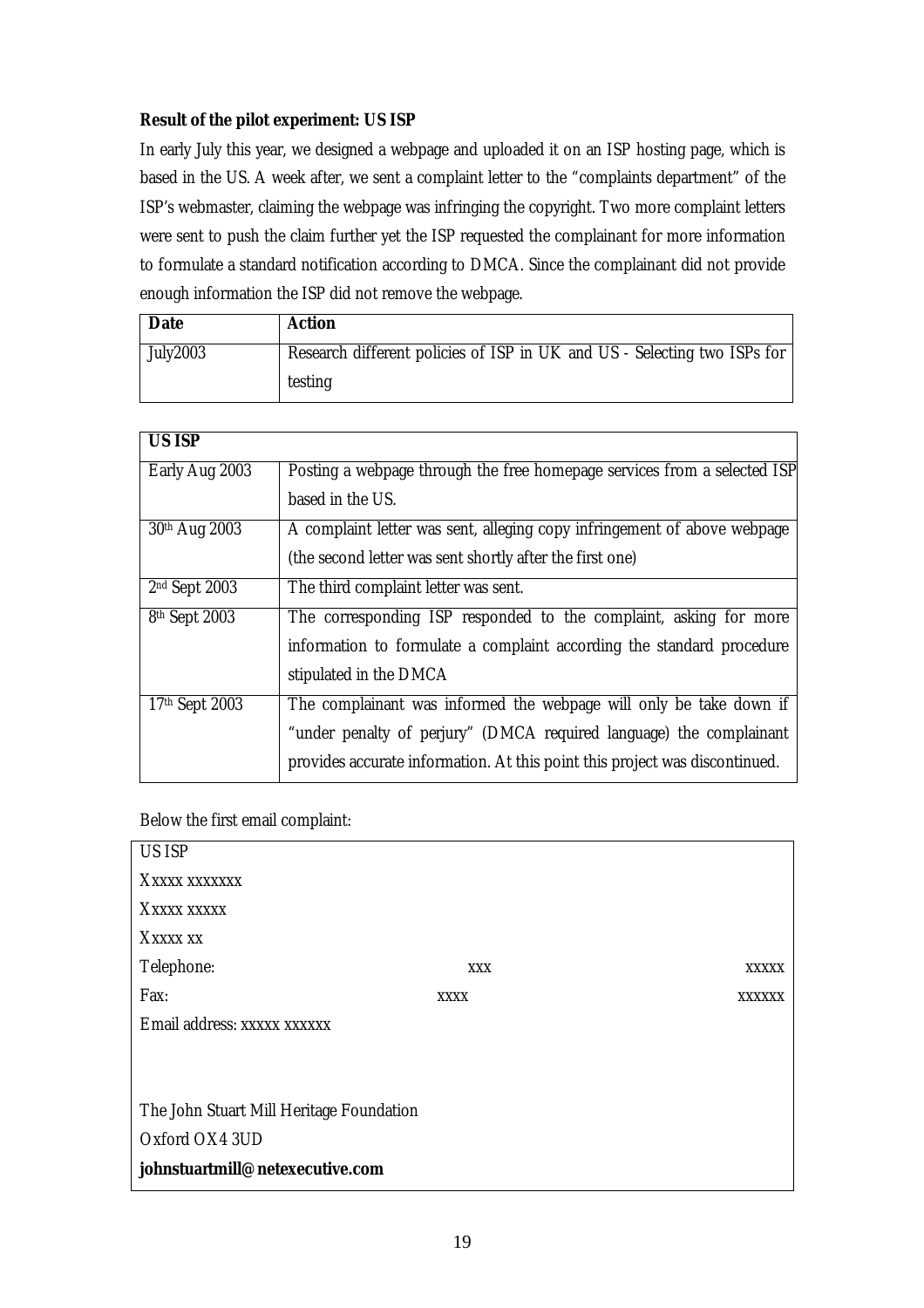Dear Mr xxx xxxx,

I am writing to you as the Chairman of the John Stuart Mill Heritage Foundation, which has been authorised as the holder of the copyright of all the published works of John Stuart Mill.

I would like to inform you that we have reason to believe that you are hosting material, which is published at the website of a third party, and which allegedly constitutes infringement of the copyright which we hold.

The website which I refer to is http://xxxx.xxxxx.com/mill02.htm

I would like to confirm that, the use of the material in this website has not been authorised by the John Stuart Mill Heritage Foundation, and hence I have reasons to believe that constitutes an infringement of our copyright.

I therefore hope that you will take the necessary measures to discontinue any such possible infringement of our intellectual property rights.

Thank you for your courtesy and anticipated cooperation,

xxxxx

At first we did not get a reply and the free email service was not accessible so we could not check for some time whether or not we receive a reply by the US ISP. In the meanwhile we could check the inbox of the content provider; there was also no message. So we created a different email address and write.

Here we get the first, very detailed, response:

Hello Peter, 9/8/03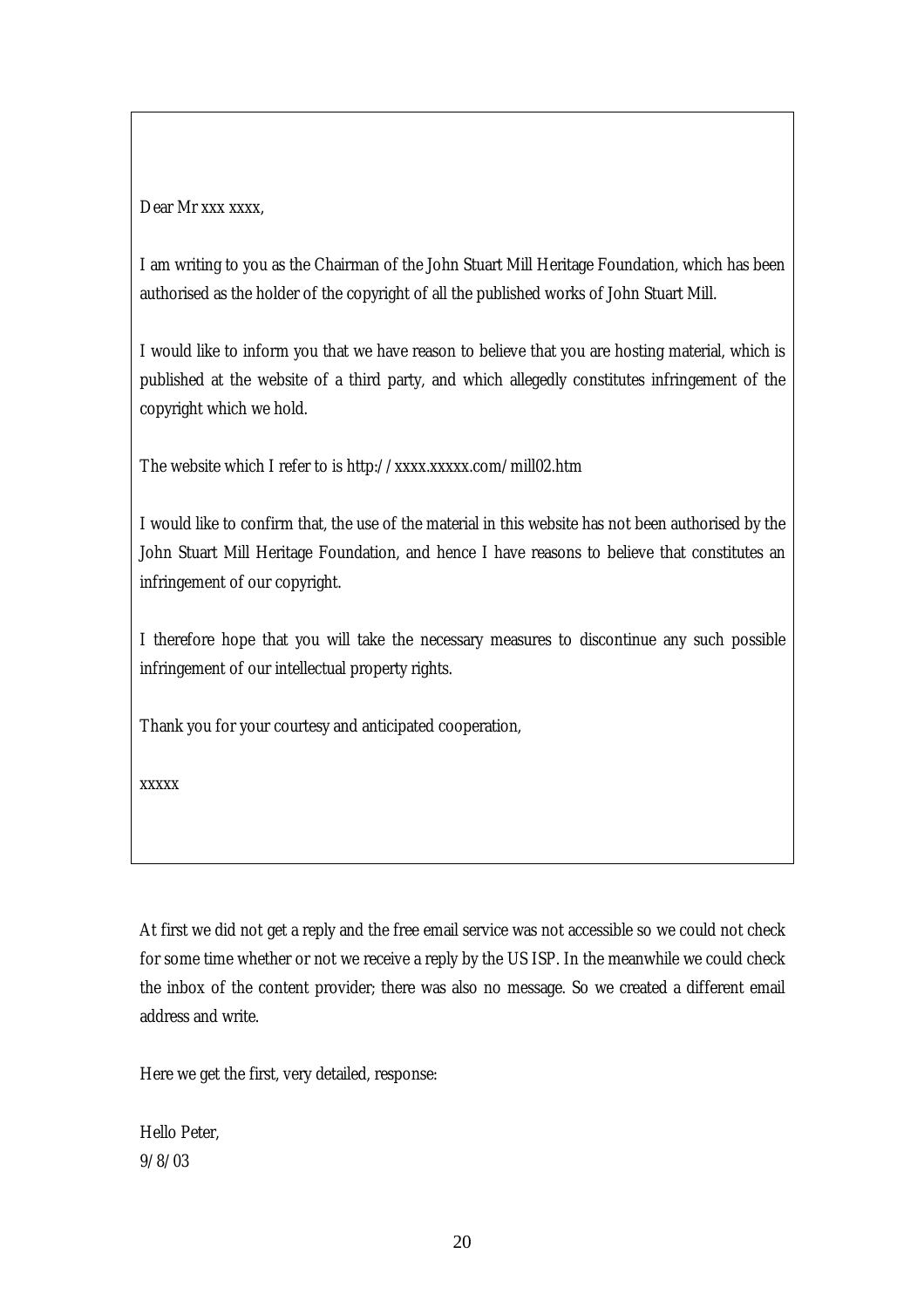I am writing in response to your e-mail regarding content hosted through xxxxx on one of our free homepage services. You should understand that the content to which you have referred have has been stored on the xxx system solely at the direction of a xxxx user and has not been initially reviewed, monitored, or edited by xxxx employees. xxxx users bear sole responsibility for such material, and xxxx Inc. has no knowledge of the specific contents of member directories.

 Xxx Inc. fully complies with all intellectual property laws. In particular, when the owner of an exclusive right is concerned that this right is infringed by material placed on a provider's system or network by a subscriber of that provider the Digital Millennium Copyright Act "DMCA") provides certain procedures to ensure that infringing materials are removed without wrongfully injuring the subscriber or unduly burdening the provider. In such instances, the owner of an exclusive right should send to the provider a notification containing the following information:

1. A physical or electronic signature of a person authorized to act on behalf of the owner of an exclusive right that is allegedly infringed.

2. Precise identification of the copyrighted work claimed to have been infringed, or, if multiple copyrighted works at a single online sites are covered by a single notification, a representative list of such works at that site.

3. Identification of the material that is claimed to be infringing or to be the subject of infringing activity and that is to be removed or access to which is to be disabled, and information reasonably sufficient to permit the service provider to locate the material including exact URL's and references to specific files.

4. Information reasonably sufficient to permit the service provider to contact the complaining party, such as an address, telephone number, and, if available, and electronic mail address at which the complaining party may be contacted.

5. A statement that the complaining party has a good faith belief that use of the material in the manner complained of is not authorized by the copyright owner, its agent, or the law.

6. A statement that the information in the notification is accurate, and under penalty of perjury, that the complaining party is authorized to act on behalf of the owner of an exclusive right is allegedly infringed.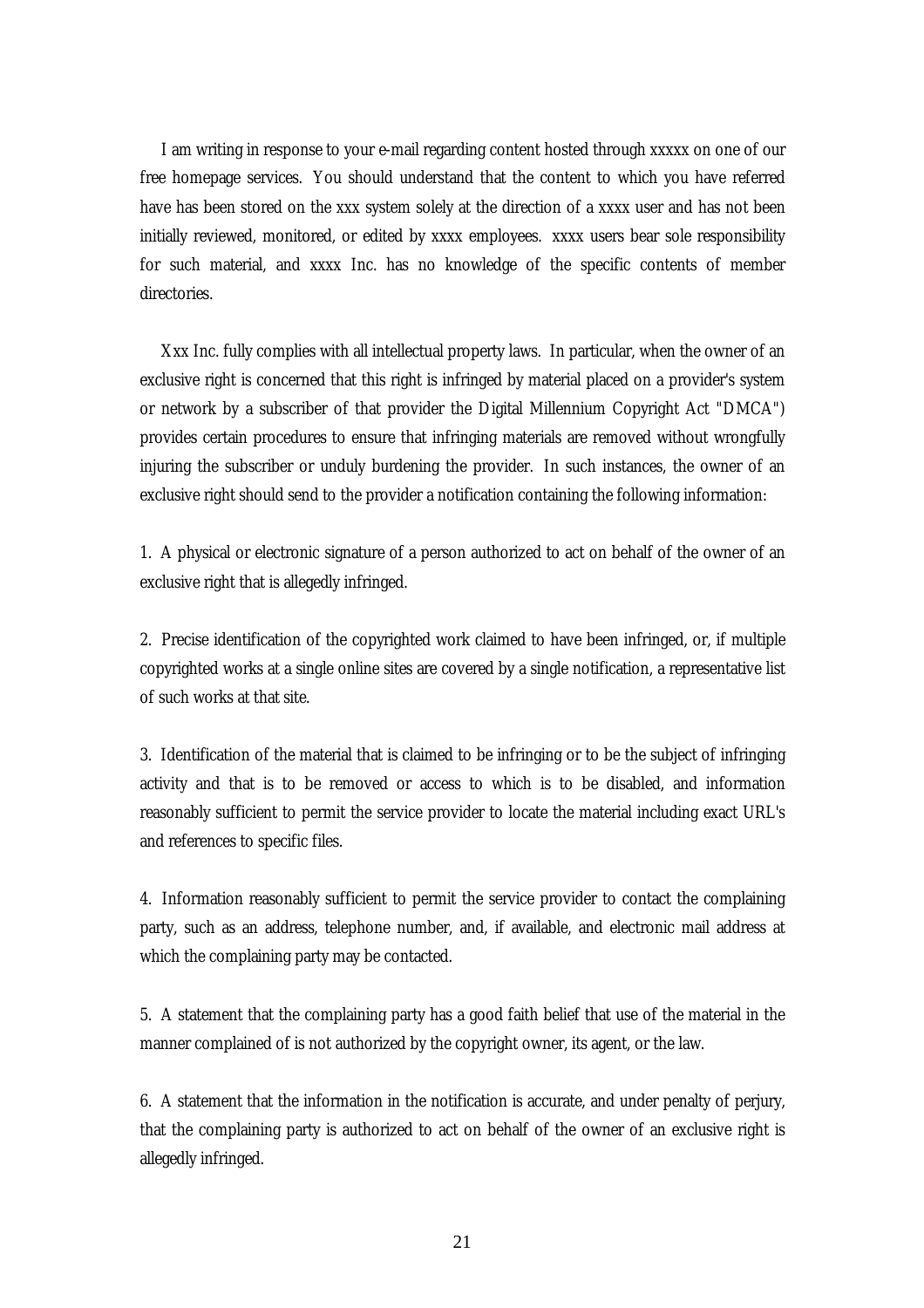You have not provided all of the information required above.If you are able to provide the missing information, please submit an appropriate notification meeting all of the above requirements to xxxx Inc.'s registered agent for receiving such notifications: Registered Copyright Agent

#### xxxxxx

 Upon receipt of a proper notification, xxxx Inc. will respond expeditiously to remove or disable access to the materials properly identified in the notification. xxxxx will provide a copy of the notification to the subscriber and give the subscriber an opportunity to respond.

 This letter is written without prejudice to any right, remedy, or defense that xxxxx may have which has not been asserted in this letter. All such rights, remedies, and defenses are expressly reserved. If you have any questions about this letter, please do not hesitate to contact xxxxx registered agent. For legal advice, you should consult an attorney.

Sincerely,

**Xxxxx** 

Hello Peter,

The set of guidelines that you received are sent to all persons claiming copyright infringement. I apologize for the dry nature of this procedure, but this is necessary in order for us to address your concerns as quickly as possible while adhering to DMCA law.

Please pay particular attention to the wording that the complaining party is asked to use in #'s 5 & 6 (the phrases "good faith belief", and "under penalty of perjury" must be used). A scanned signature is not necessary, a typed one is fine.

Please do not include the numbered guidelines in the body of your complaint, since copies of the notice must be sent to the infringing parties. Feel free to contact me if you have additional questions.

Sincerely,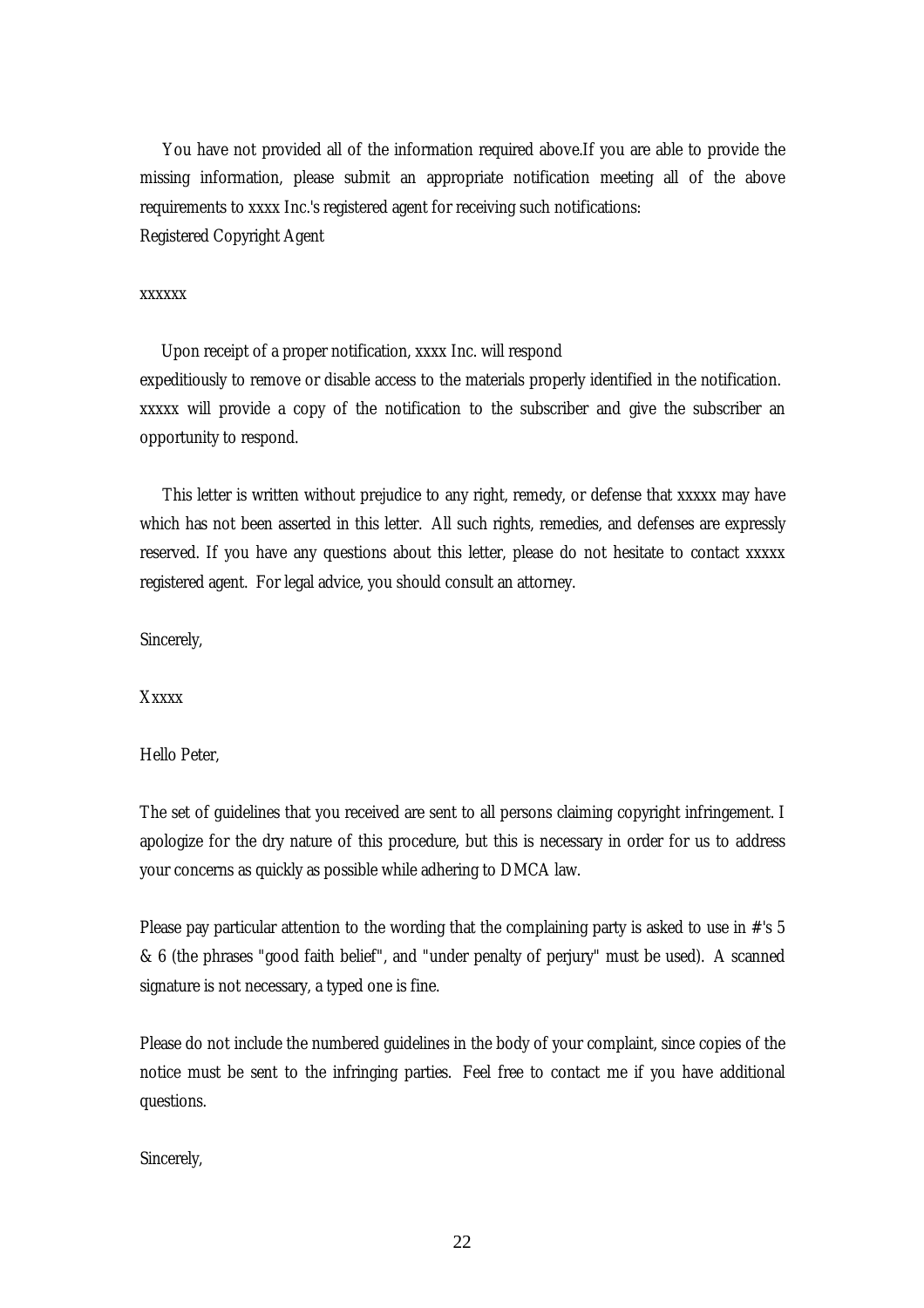## <span id="page-22-0"></span>Xxxxxx

## *US Conclusion*

At this point the test of the US ISP was discontinued, even though no signature was required and somebody with some "criminal energy" could have easily continued and used the required phrases. At the same time the project has shown that this ISP followed exactly the procedure laid out in the DMCA and did not act, before he had a proper notice.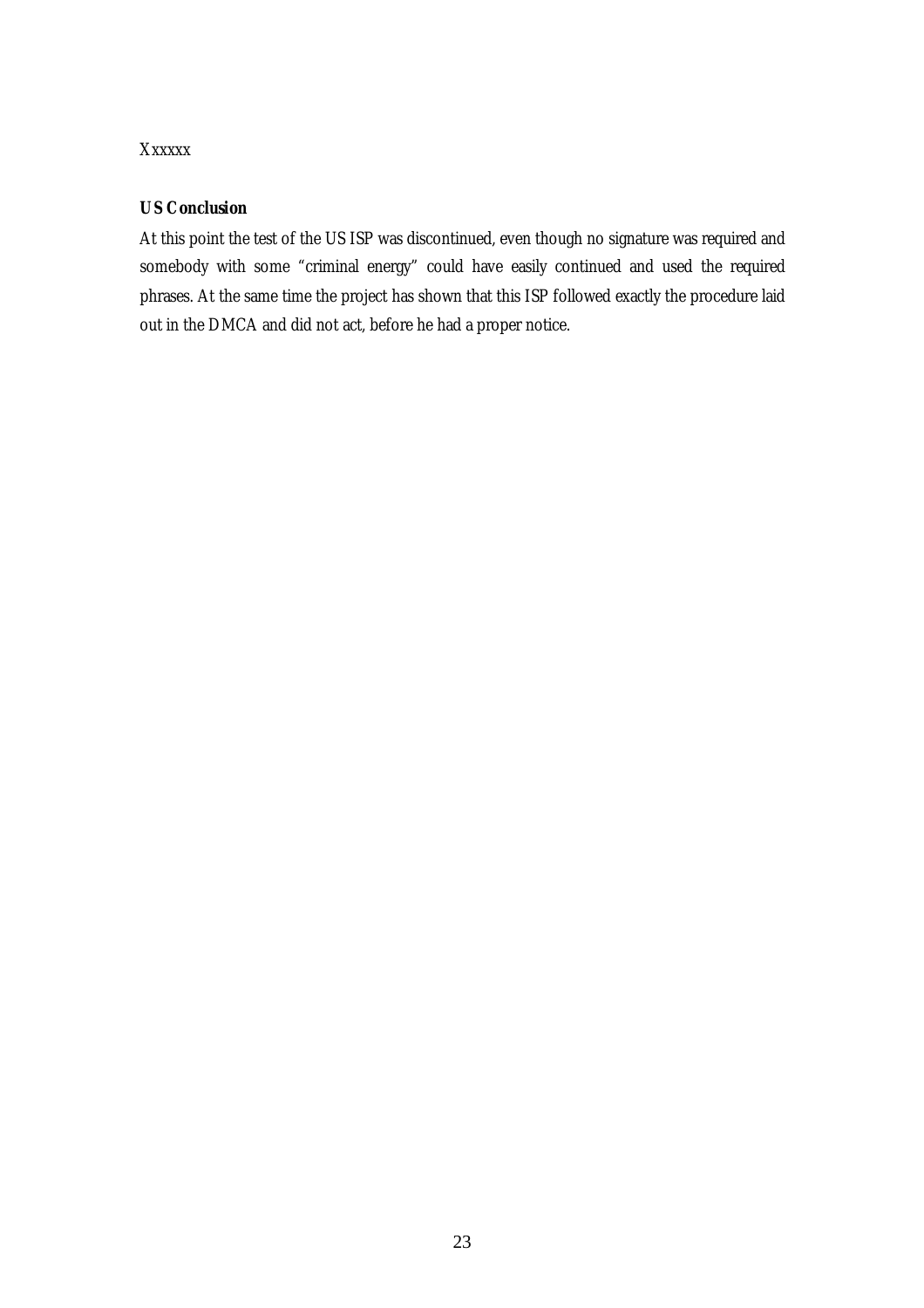# <span id="page-23-0"></span>*UK Test*

To get a comparative impression we conducted a similar test with a UK based ISP with a different outcome. Unlike to the standard NTD procedure listed in the legislation in the US, the corresponding ISP in the UK removed the alleged website shortly after receiving the complaint letter.

| <b>UK ISP</b>   |                                                                          |
|-----------------|--------------------------------------------------------------------------|
| 9th Nov 2003    | Posting a webpage through the free homepage services from a selected ISP |
|                 | in based in UK.                                                          |
| $13th$ Nov 2003 | The same complaint letter was sent, alleging copy infringement of above  |
|                 | webpage                                                                  |
| $14th$ Nov 2003 | The ISP took down the webpage and that website user was notified         |

Email to webmaster@xxx.com:

The John Stuart Mill Heritage Foundation Oxford OX4 3UD johnstuartmill@xxxx.com

Dear Webmaster,

I am writing to you as the Chairman of the John Stuart Mill Heritage Foundation, which has been authorised as the holder of the copyright of all the published works of John Stuart Mill.

I would like to inform you that we have reason to believe that you are hosting material, which is published at the website of a third party, and which allegedly constitutes infringement of the copyright which we hold.

The website which I refer to is at xxxx.mysite.xxxxx.com

I would like to confirm that, the use of the material in this website has not been authorised by the John Stuart Mill Heritage Foundation, and hence I have reasons to believe that constitutes an infringement of our copyright.

I therefore hope that you will take the necessary measures to discontinue any such possible infringement of our intellectual property rights.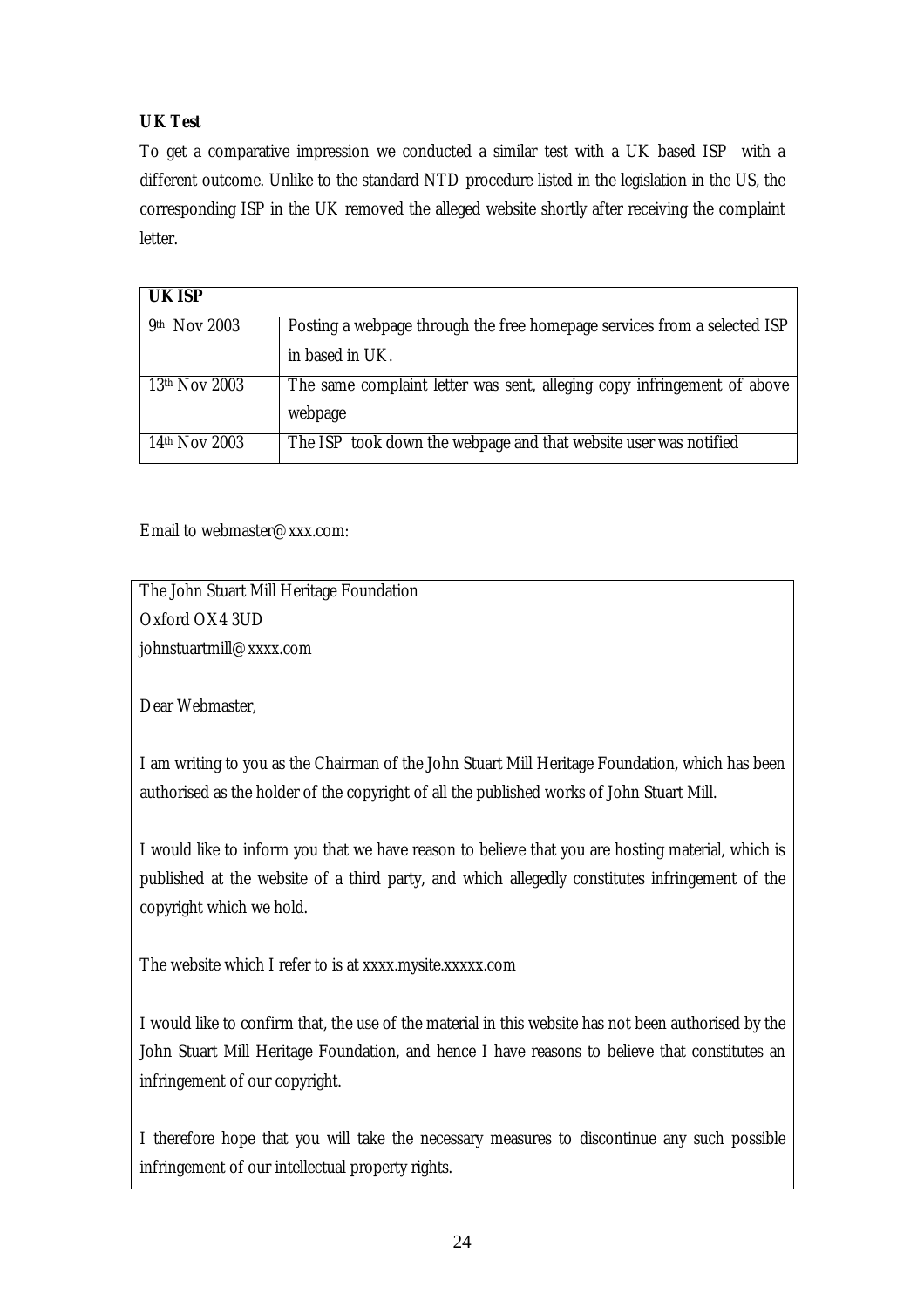Thank you for your courtesy and anticipated cooperation,

Peter S. Burton (Chairman)

## **Your message has been sent!**

| To:             | Webmaster@xxxxx.com                  |
|-----------------|--------------------------------------|
| <b>Subject:</b> | breach of copyright                  |
| <b>Sent On:</b> | Thursday, November 13, 2003 07:25 AM |

Dear Mr Burton,

Thank you for your email.

We can confirm that this matter will be investigated and the appropriate action will be taken.

Kind Regards

Susie xxxxx Customer Action Team Fri, 14 Nov 2003 11:20:19 +0100 (CET) **From:** support.mysite@XXXX.com [ [ **Subject:** Suspension of the site: mysite.XXXX.com/johannamuhle **To:** xxxx@xxx.com

Text Size: S **M** L XL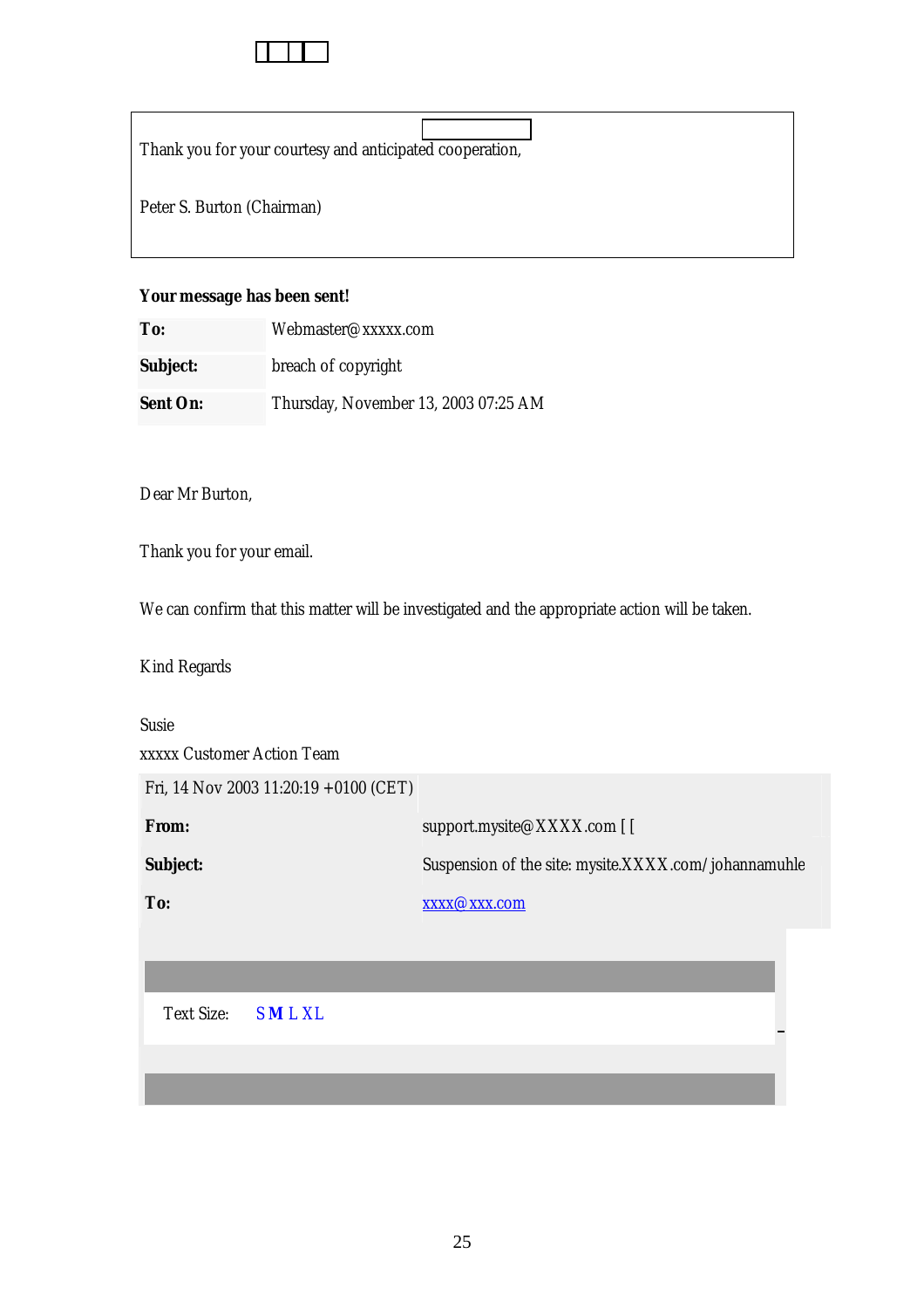<span id="page-25-0"></span>Dear XXXX My Site User,

Your website does not comply with XXXXX's My Site Terms of Use. [For this reason we have tempor](mailto:support.mysite@XXXXX.com)arily suspended your site which means it is no longer online. You can find our Terms of Use by clicking on this link : http://www.XXXXX.com/xxxx . If you wish us to reinstate your site, please send an email to support.mysite@XXXXX.com after you have removed the offending material from it.

Regards

XXXX Community Services

## *Preliminary Conclusion: US vs UK*

The result is illustrative. We learnt that with relative ease – sending one email –.an ISP could be prompted to remove a piece of public domain content from their servers. Whilst in our symbolic case of the JS Mill extract, this may be of little import given that JS Mill's work is replicated and downloadable in hundreds of other websites, there is no reason to believe that unique content should not be just as easily removable. We might think for example about the difficult area of defamation. It is at least theoretically possible that a powerful individual might use the apparent lack of due diligence on the part of ISPs to use the threat of liability for defamatory material to persuade ISPs to remove material.

It should, however, be noted that the content provider (see email above) would have had the option to complain to the ISP. We did not complain. We did not [1] expand this test to other ISPs; [2] use variations, or [3] replicate the test with ISPs in other European countries. Although our tests and the survey are not representative, they provide some insights about how NTD is practised and the difference between the procedures between the US and the UK. According to the Mystery Shopper test, the ISP in the UK, and probably likewise in other member states, has a high propensity to remove a website without careful examination of the content. This observation substantiates our concern over potential abuse of NTD. This is also supported by the absence of a standardized NTD procedure. Based on our experiment, it appears that the UK ISP did not investigate the validity of the complaint carefully, nor did she research whether the content is public domain.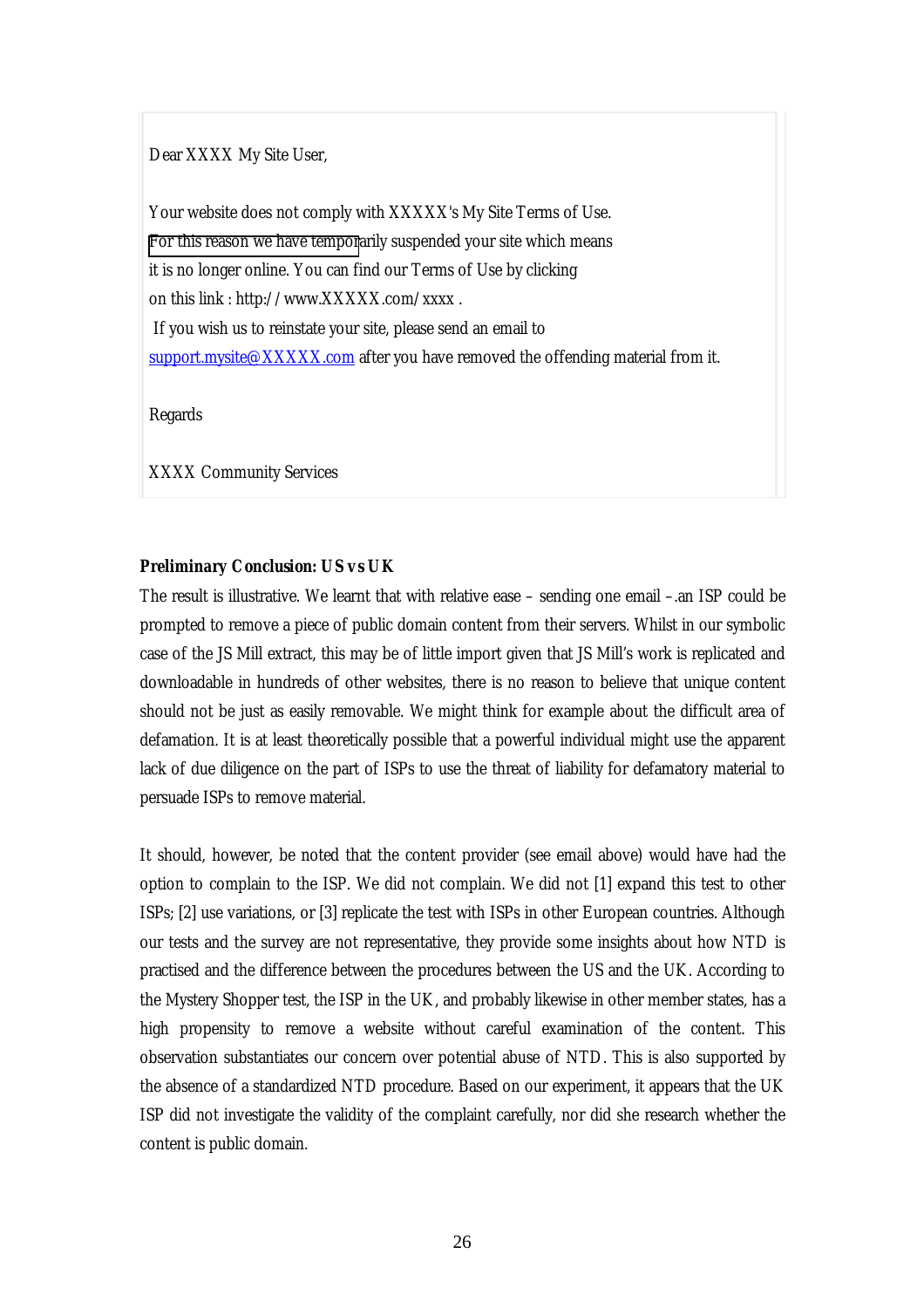#### <span id="page-26-0"></span>**Policy Conclusions**

The Mystery Shopper and Netherlands case study evidence hints that the NTD regime leaves room for easy abuse, which could amount to censorship. This suggests further that the current framework established by the E-Commerce Directive provides an incentive for ISPs to take down content without investigating the complaint. This is because it does not set forth a detailed "put back" procedure, as it exists in the US.

Under this delegated (self)-regulatory regime the peculiar, technological architecture of the internet is utilized to induce technological control mechanisms by private parties, without duly considering their powers, interests and normative standards. Under this arrangement ISPs have to assume the role of judge, jury and enforcer at the same time. They not only have to make a judgement whether a website is illegal, or not, on the merits of the evidence gathered by themselves (something that directly contravenes basic principles of due process), but they also have to behave as enforcing agents with executive powers. The difference to established forms of media regulation is the private nature of the regulator and the power that is, otherwise clearly separated in between branches of government, accumulated in one institution.

Nevertheless once an ISP removes content she does so with such technical force that it can be called the cyber-equivalent to deportation. When an ISP acts she could disrupt a business, censor a political campaign. ISPs could for example in theory eliminate the criticism of an antiglobalisation NGO of a corporation so effectively that she makes access to the website for everyone on the Internet impossible.42

In consequence this bears the potential for injustice, not tolerated in other media, as lawful information and materials might be censored. As the Electronic Frontier Foundation notes on its chillingeffects.org website, which documents NTD, even though the law in the US seems to be much clearer:

"Anecdotal evidence suggests that some individuals and corporations are using intellectual property and other laws to silence other online users (…) and to "chill" legitimate activity."43

Some policy recommendations can be drawn.

- 1. First and foremost the legal framework needs to be clarified.
- 2. Legally it might also result in arriving at the conclusion that it might be necessary to remove, or limit, liability of ISPs, if they take the defined steps.
- 3. If this form of "delegated self-regulation" is to be continued clearer guidelines in the code of practice need to be included, and the duty to report and document complaints.

 $42$  Needless to say, that the whole operation is a potentially very costly responsibility for a business selling internet connectivity and webspace at its core, limiting in turn its incentives to perform the above mentioned functions appropriately.

 $43$  Chillingeffects House available at  $\frac{http://www.chillingeffects.org}{http://www.chillingeffects.org}$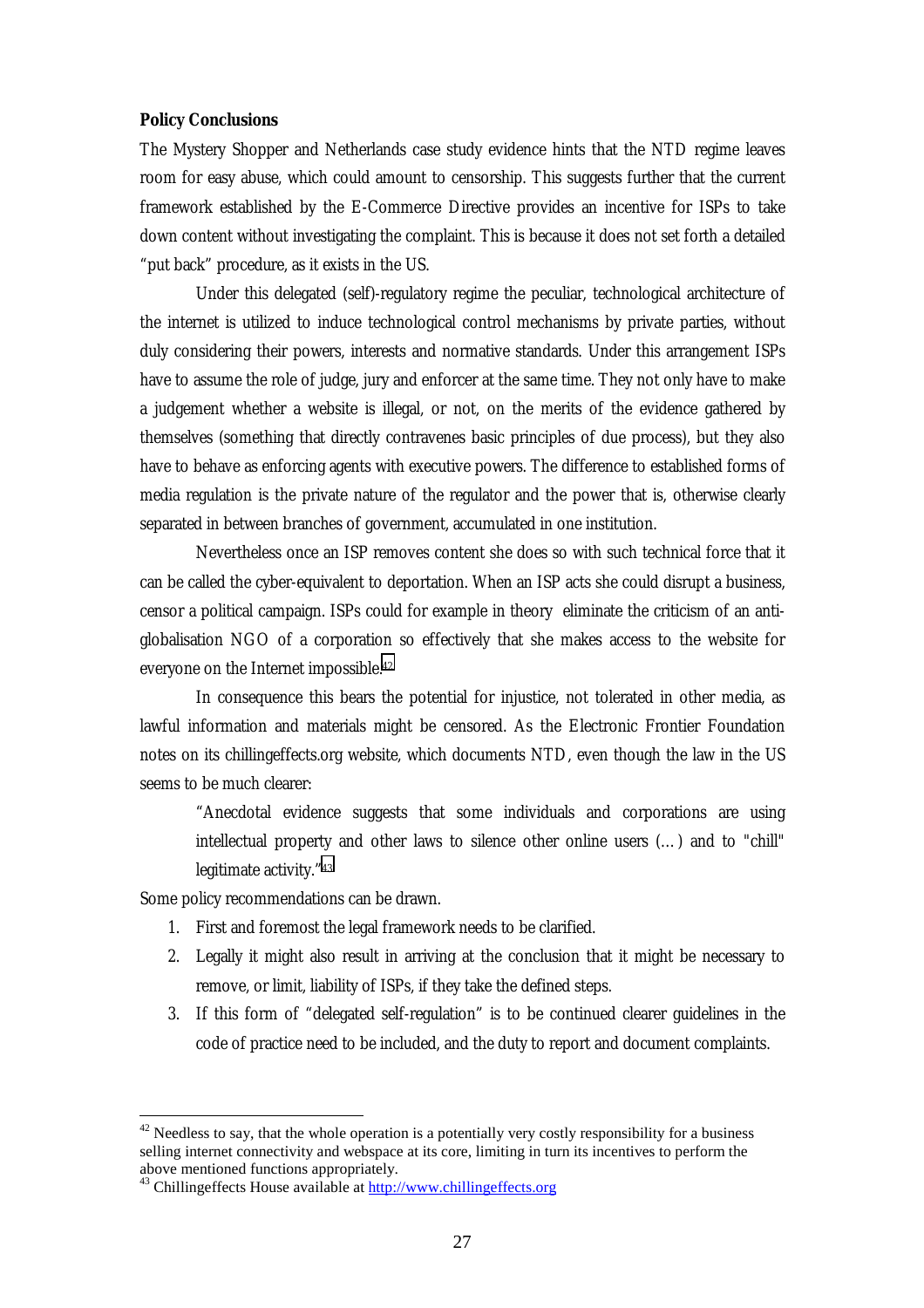4. In addition standardizing and restructuring NTD procedures will permit greater transparency. In particular, ISPs should have an obligation to read and make available detailed information on NTD activity.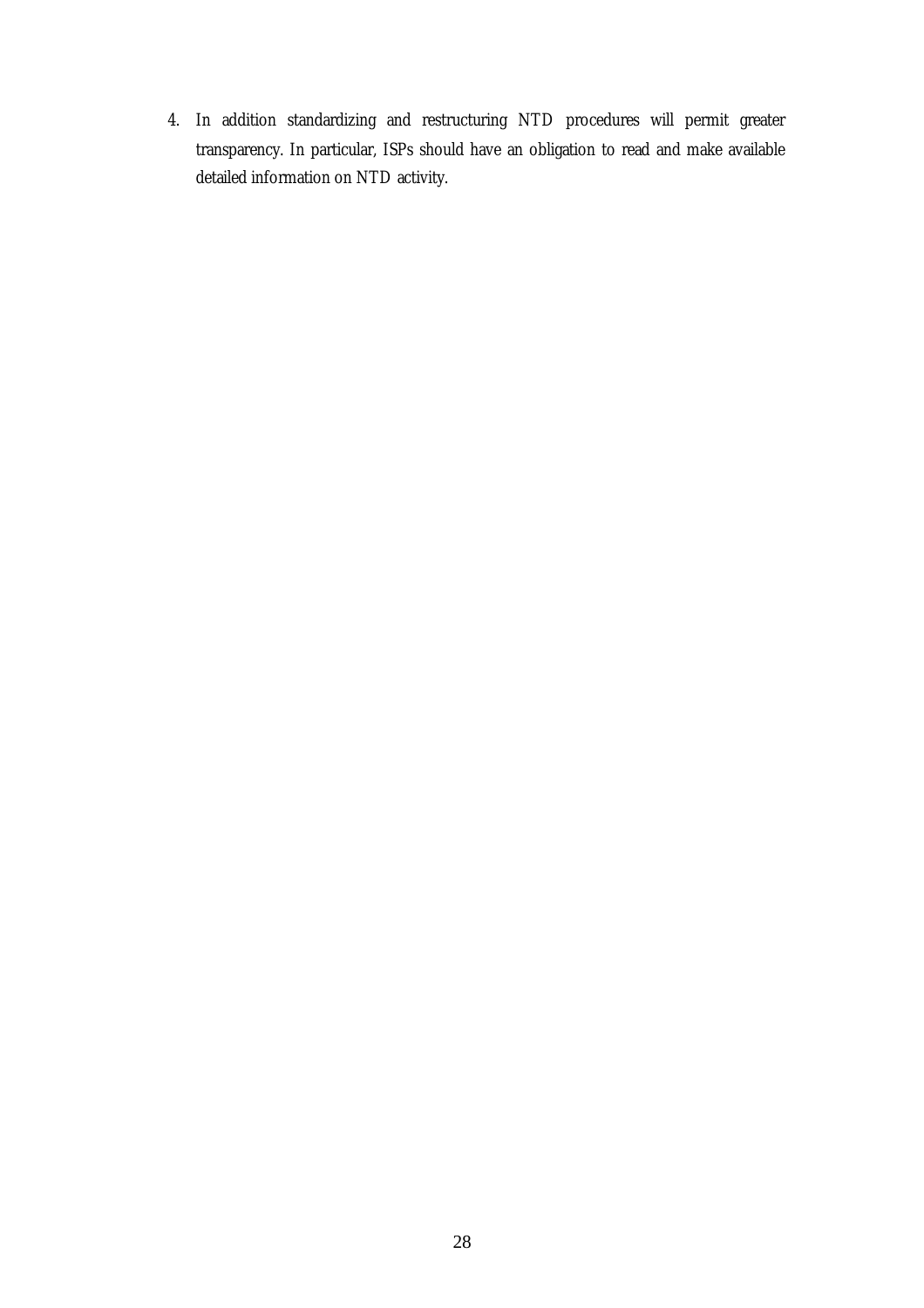#### <span id="page-28-0"></span>**References**

Alexander M, Tambini D, (2003) European Mobile Industry Self-Regulation: IAPCODE Background Paper

Baistrocchi, P A (2002), Liability of Intermediary Service Providers in the EU Directive on Electronic Commerce, Santa Clara Computer and High Technology Law Journal

Child's Internet Protection Act 2003

Chilling Effects Clearinghouse available at [http://www.chillingeffects.org](http://www.chillingeffects.org/)

Clayton, R (2000) Judge & Jury? how "Notice and Take Down" gives ISPs an unwanted role in applying the Law to the internet 26th July,2000 [http://www.cl.cam.ac.uk/users/rnc1/Judge\\_and\\_Jury.html](http://www.cl.cam.ac.uk/users/rnc1/Judge_and_Jury.html)

Communications Decency Act 1996 Section 30, 47 U.S.C. § 230(c)(1) (Supp. II 1996).

Digital Millennium Copyright Act (DMCA)(1998) Section 512

Durman, P (2003) ,AOL beats Freeserve to first net profits, *Sunday Times* June, 29, 2003

Durman, P (2003) What does Freeserve Wanadoo? *Sunday Times*, June 15, 2003

EC (2003) COM(2003) 702 final First Report on the application of Directive 2000/31/EC of the European Parliament and of the Council of 8 June 2000 on certain legal aspects of information society services, in particular electronic commerce, in the Internal Market (Directive on electronic commerce) Report From The Commission To The European Parliament, The Council And The European Economic And Social Committee Brussels, 21.11.2003

Electronic Commerce Directive on Electronic Commerce (2000/31/EC) Available at [http://europa.eu.int/eur-lex/pri/en/oj/dat/2000/l\\_178/l\\_17820000717en00010016.pdf](http://europa.eu.int/eur-lex/pri/en/oj/dat/2000/l_178/l_17820000717en00010016.pdf)

Elkin-Koren, Niva (1995) Copyright Law and Social Dialogue on the Information Superhighway: The Case Against Copyright Liability of Bulletin Board Operators, 13 Cardozo Arts & Ent. L.J. 345, 399-410

Frydman, B. and Rorive, I. (2002) Regulating Internet Content Through Intermediaries in Europe and the USA, Zeitschrift fur Rechtssoziologie Bd.23/H1, July 2002, Lucius et Lucius.

Hardy, Trotter (1994) The Proper Legal Regime for "Cyberspace", 55 U. PITT. L. REV. 993, 1042-46

Holznagel, B. (2000) Responsibility for Harmful and Illegal Content as Well as Free Speech on the Internet in the United States of America and Germany, in C.Engel and H. Keller (eds) Governance of Global Networks in Light of Differing Local Values, Nomos, Baden Baden.

Lawson, A (2003) Dixons' pounds 100m alliance with AOL threatens web woe for Freeserve, *Guardian*, September 2, 2003

Lemley, K M (2003), Comment: Protecting Consumers from Themselves: Alleviation the Market Inequalities Created by Online Copyright Infringement in the entertainment industry, Albany Law Journal of Science & Technology 2003 Vol.3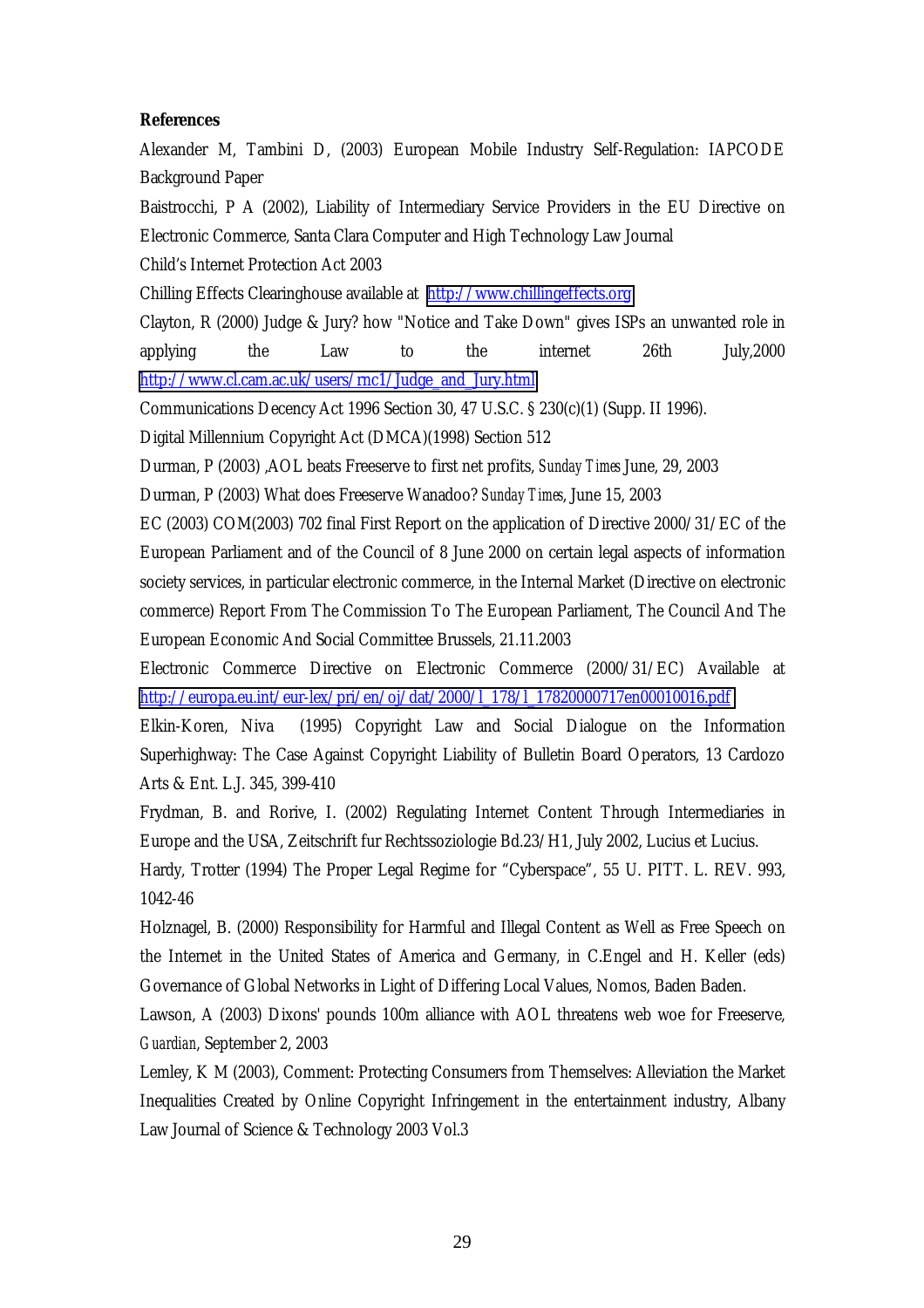Loney, M (2002) "ISPs buckle under copyright cases" ZDNET 10th December 2002 Available at <http://news.zdnet.co.uk/story/0,,t269-s2127279,00.html>

Nas, Sjoera (2003) Spread the Word. OSCE

Noam, Eli (2003) Oxford Internet Institute Issue Brief [No.1 The Internet: Still Wide Open and](http://www.oii.ox.ac.uk/resources/publications/OIIIB1_0803.pdf)  [Competitive?](http://www.oii.ox.ac.uk/resources/publications/OIIIB1_0803.pdf) 

Polygram Int'l Publ'g v. Nevada/TIG, Inc., 855 F. Supp. 1314, 1317-18 (D. Mass. 1994).

Reuters (March 18 2004) Central Filter Against Web Hate for French Schools at http://www.reuters.com/newsArticle.jhtml;?storyID=4599516

RightsWatch Report (2002) IST 10639

The ISPA UK Code of Practice Statement of Policy Available at [http://www.ispa.org.uk](http://www.ispa.org.uk/)

Tickle, Kelly (1995) Comment, The Vicarious Liability of Electronic Bulletin Board Operators for the Copyright Infringement Occurring on Their Bulletin Boards, 80 IOWA L. REV. 391, 416 (1995)

Working Group On Intellectual Property Rights, Information Infrastructure Task Force, Intellectual Property And The National Information Infrastructure 1-6, 114-24 (1995).

Yen. A. (2000) Internet Service Provider Liability for Subscriber Copyright Infringement, Enterprise Liability and the First Amendment 88 Georgetown L.J. At [http://papers.ssrn.com/sol3/Delivery.cfm/SSRN\\_ID236478\\_code000726304.pdf?abstractid=2](http://papers.ssrn.com/sol3/Delivery.cfm/SSRN_ID236478_code000726304.pdf?abstractid=236478) [36478](http://papers.ssrn.com/sol3/Delivery.cfm/SSRN_ID236478_code000726304.pdf?abstractid=236478) 

Zittrain, J (2003): "Internet Points of Control". The Berkman Center for Internet & Society: <http://cyber.law.harvard.edu/publications>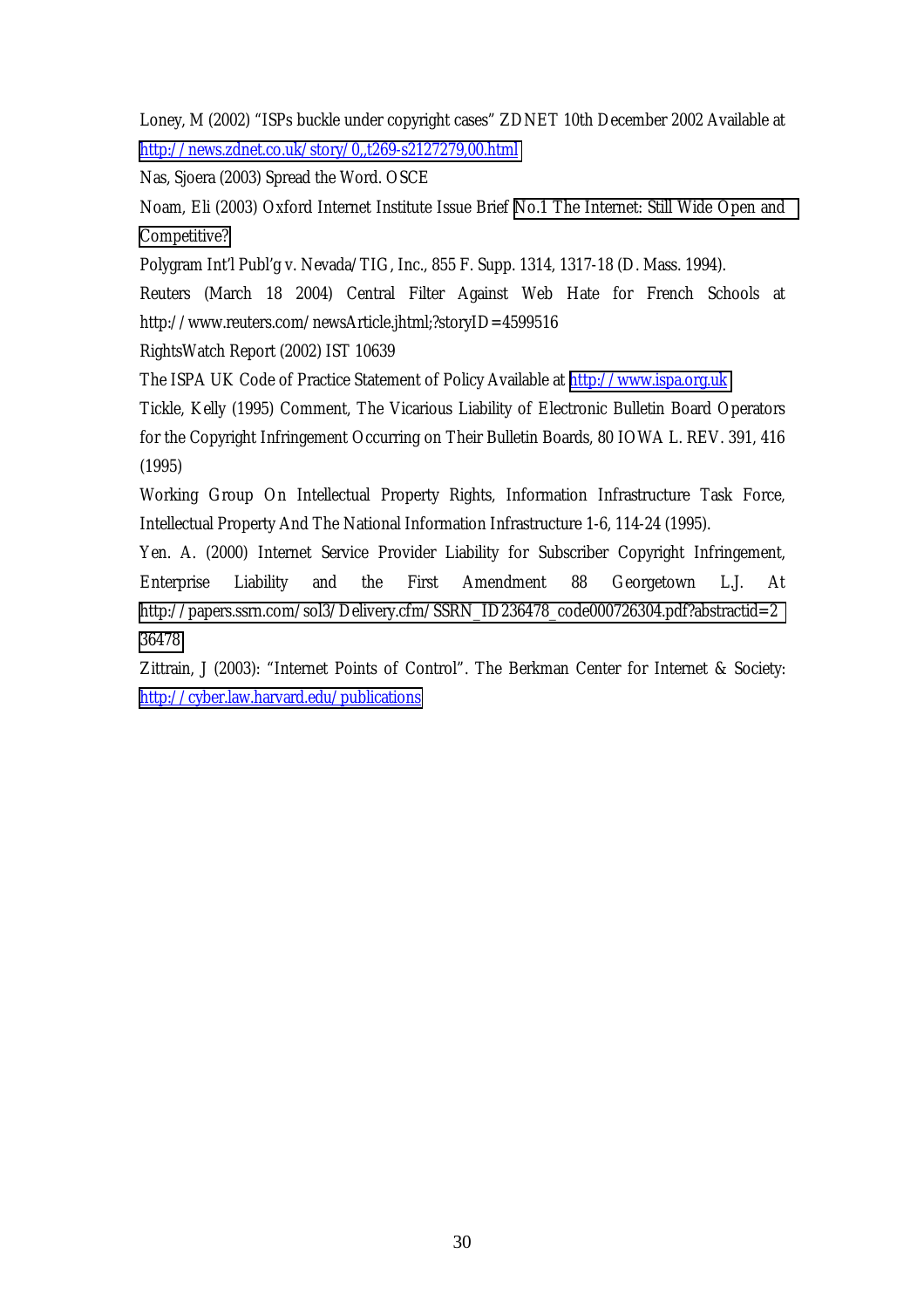#### <span id="page-30-0"></span>**Appendix I—Questionnaire on Notice and Take Down Procedure**

**Programme in Comparative Media Law and Policy Oxford University, Centre for Socio-Legal Studies PCMLP**

#### **Questionnaire on Notice and Take Down Procedures**

**The Programme in Comparative Media Law and Policy at University of Oxford conducts an analysis of notice and take down procedures under which Internet Service Providers are contacted regarding illegal or harmful content and asked to remove ("take down") this content from a website.** 

**The European Cypercrime Convention does not specify in detail the process of notice and take down, leaving ISP's in an uncertain legal area. Nevertheless notice and take down is seen as a means to control illegal and harmful content on the Internet, but it remains unclear whether it is an effective and politically acceptable way to regulate content on the Internet.** 

**So far almost no data on number, types of complaints and reaction of ISP's is available. The following questionnaire is designed to gather data to shed light on the issue and will be used in a report that aims at increasing our understanding of notice and take down procedures. The Programme for Comparative Media Law and Policy is conducting this research as part of its selfregulation.info project. This questionnaire will be distributed to all members of ISPA-NL and the results will be published as part of a larger report on NTD. Please send the completed questionnaires to: [wouter.diephuis@nlip.nl](mailto:wouter.diephuis@nlip.nl) If you have additional questions please contact:** 

**[Christian.Ahlert@wolfson.oxford.ac.uk](mailto:Christian.Ahlert@wolfson.oxford.ac.uk)**

**Thank you for your cooperation.** 

1. How many customers does your ISP have?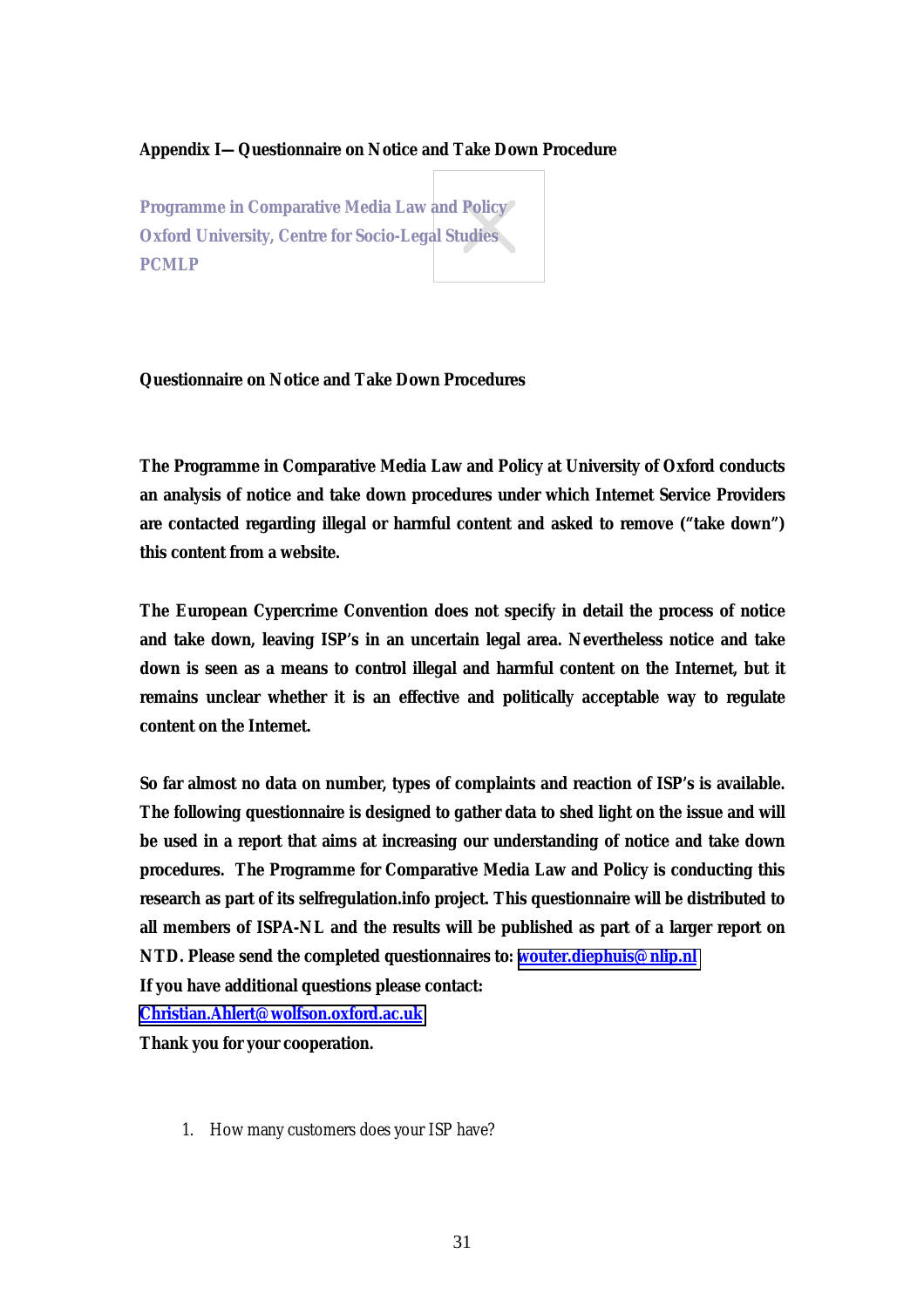Please distinguish between hosting-customers and the total (including access-) customers?) How many of them are consumers? How many are business/companies?

- 2. How many websites do you host (in total)?
- 3. How many complaints did your ISP receive in the last six month (please provide information for each month)?
- 4. Who were the complainants (please provide categories such as rightsholders associations, individual companies etc.)?

Note: Considering the Dutch draft liability-regime please distinguish in between civil complainants and criminal complaints and treat for i.e. rightsholders associations differently.

- 5. Where did the complaints originate from (inside your country, or from abroad) was there any difference related to type of complaint and point of origin?
- 6. About what did you receive notices (defamation, pornography, copyright infringement)?
- 7. Please describe who is dealing in your ISP with the complaints and provide number of employees engaged in investigating complaints?
- 8. How do you reach a decision regarding a complaint? Who is involved and do use a certain set of criteria to decide complaints?
- 9. How have you been contacted? -directly -via hotlines -via the authorities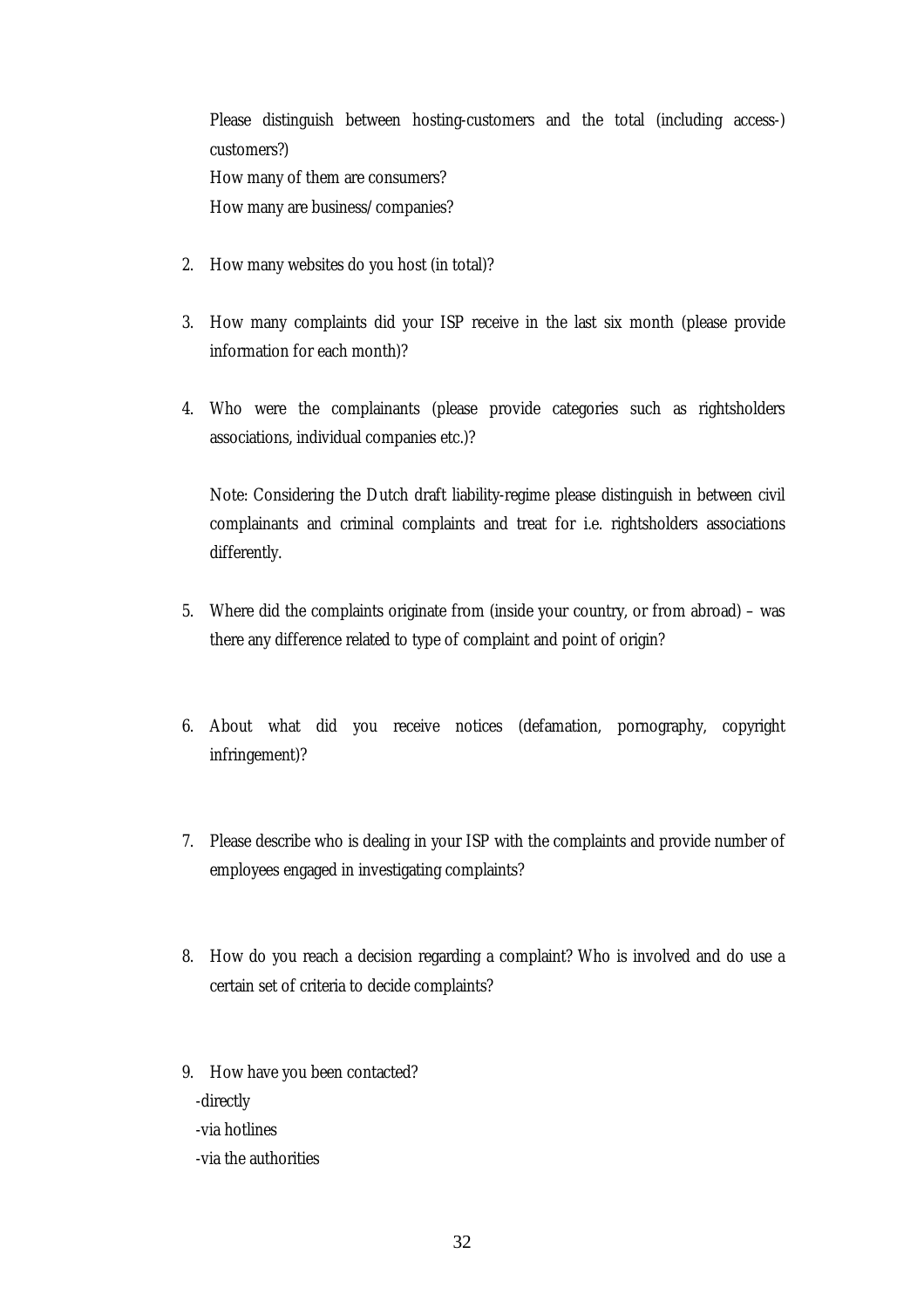- 10. How many complaints have been upheld (specify area)?
- 11. How many and what type of sites have been removed?
- 12. Did complainants indicate the action desired?
- 13. How did you remove the site (blocking of IP address etc.)?
- 14. (How) did content providers react please describe?
- 15. How many sites have been put back, after they have been taken down?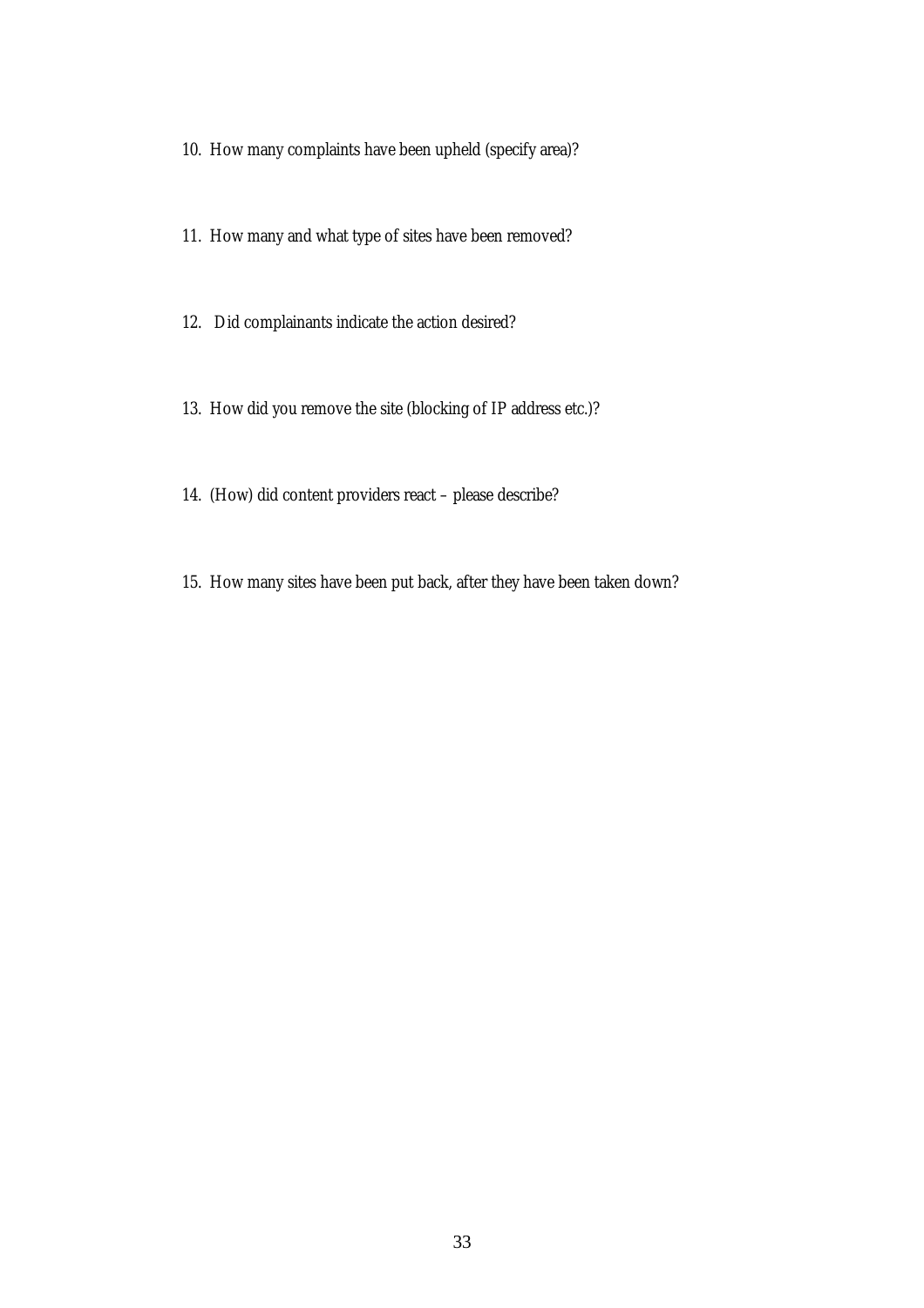# <span id="page-33-0"></span>**Appendix II—Overview several ISPs in the UK Thus-plc-Demon Internet**

Region: Scotland Location: Glasgow and London Category: Large

Website: [www.demon.net](http://www.demon.net/) Contact: 0845 272 0666 Email: [sales@demon.net](mailto:sales@demon.net)

Internet Acceptable Usage Policy (AUP): Yes

## **Complaint procedure**: Yes

 "We have in place a procedure for handling your complaints about material stored and/or accessed via our service. If you wish to make such a complaint, please ensure that you make your complaint by email to abuse  $\mathcal{Q}$  demon.net. If you do not use this facility we cannot guarantee that your complaint will be dealt with promptly"

[abuse@demon.net](mailto:abuse@demon.net) Fax: 0208 371 4070

## **Webpage Takedown**:

# **"Demon reserves the right to remove any material from a web site at our sole discretion, without prior notice and without explanation.**

A web site may not be used to offer, advertise or distribute any of the following types of material:

- software for sending 'spam' (bulk emails, excessive news postings, etc.);
- illegal material
- lists of email addresses, except where all the owners of the addresses have given you explicit permission;
- any collection of personal data other than in accordance with the Data Protection Acts 1984 and 1998.

You must comply with the Data Protection Acts 1984 and 1998 (and any amendments or reenactments of them) regarding all information received, stored or communicated through the use of your web site.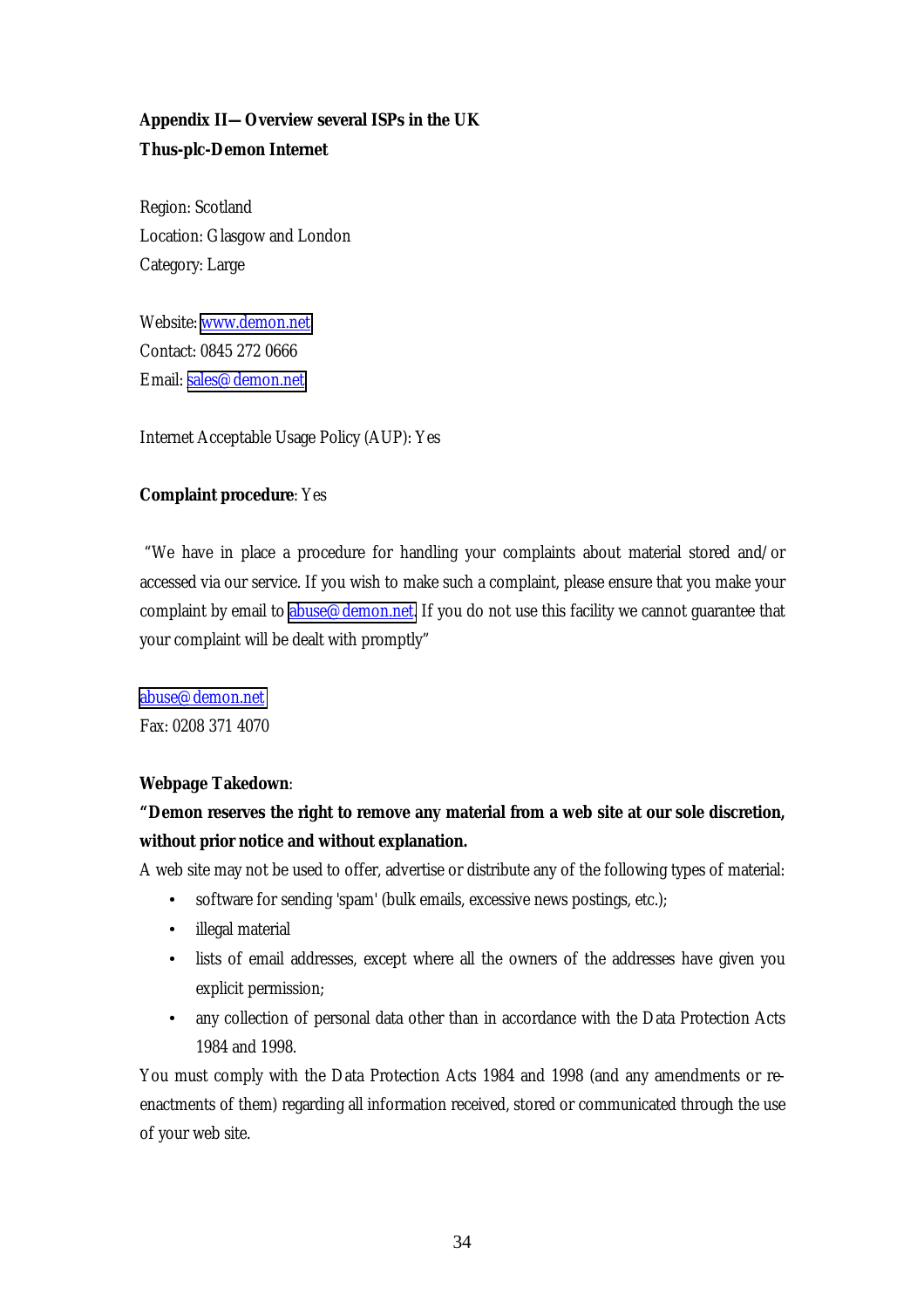<span id="page-34-0"></span>If your web site contains material that may cause general offence, a clearly readable warning page must be shown before any such offensive material is displayed.

To avoid doubt, this means that your top-level web page (usually index.htm or index.html) must not contain any adult material or other material that may generally offend. Where part of a web site forms an independent area that is not linked to by a topmost page, it will be considered as a site in its own right when considering whether appropriate warnings are present. Warnings are also required where the material is referenced directly from a web site, with no intervening pages, or where the use of frames makes the material appear to be part of a web site.

All of the web pages on a web site are considered to be publicly visible and may be downloaded by any person, whether or not they are linked from any central contents or home page. However, specific mechanisms are available as part of some services to prevent unauthorised access. Pages protected in such a manner will not be considered to be public.

Web sites may not be advertised by you, or by another person, using techniques that would be classified as "abuse" if they were carried out from a Demon account including, but not limited to, bulk emailing and excessive news posting. Such action will be treated under the Demon AUP as if it had been done from the Demon account.

Web sites must display a valid, up-to-date email contact address for the person responsible for the site. The use of the generic address of "webmaster" is acceptable for this purpose. This address must appear on the top-level page or be easily locatable from the top-level page.

#### **Freeserve.com**

Region: South East Location: Herts Category: Large

Website: [www.freeserve.co.uk](http://www.freeserve.co.uk/) Contact: 0870 872 0099 Email: [info@freeserve.com](mailto:info@freeserve.com)

Internet Acceptable Usage Policy: Yes

#### **Complaint Procedure**: Few Details

"If you have a complaint about any aspect of the Services, please let us know by calling the Customer Number and we will endeavour to resolve any complaints as soon as is reasonably possible."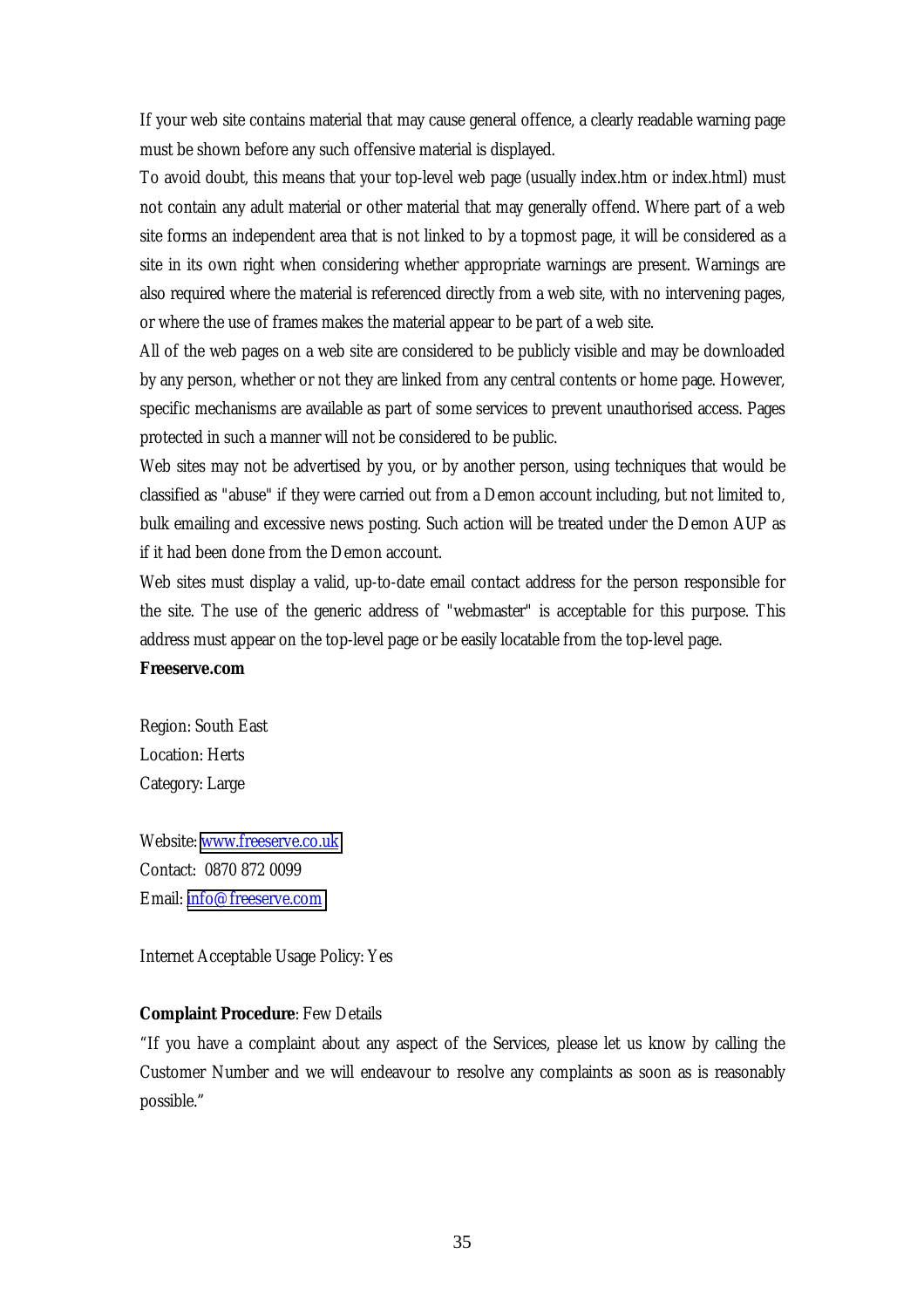<span id="page-35-0"></span>"If you are not satisfied that your complaint has been resolved, you can escalate your issue, in writing, to the Customer Action Team, Freeserve, PO Box 73, Leeds, LS10 1WZ. Once your complaint has been fully investigated we shall reply back to you"

## **Webpage takedown**

"In the event that Freeserve receives a complaint concerning the contents of personal Web Pages, **Freeserve reserves the right to either block access to or delete the Web Pages and/or terminate your access to the My Site Builder service depending up on the severity of the complaint.** 

Freeserve will endeavour to contact the User concerned to inform them that a complaint has been received, the action that has been taken by Freeserve according to Freeserve's evaluation of the complaint allegation, and what steps (if any) that are required to be taken by the User."

## **AOL Europe**

Region: London Location: London Category: Corporate

Website: [www.aol.co.uk](http://www.aol.co.uk/) Contact: 0800 279 1234 (Residential) 0800376 5432 (Business) Email: N/A

Internet Acceptable Usage Policy: Yes

## **Complaint procedure**: No Details (only enquiry contact)

"To report unacceptable online AOL member behaviour which you feel breaches the AOL Conditions of Service email [COSMonitor@aol.com"](mailto:COSMonitor@aol.com)

## **Webpage Takedown:** No Details

## **Terms of Use**

"AOL.co.uk is provided to you free of charge and without any warranties or guarantees.

You may only use AOL.co.uk for legal purposes and for your own personal use and not for profit or commercial purposes. You may not use AOL.co.uk, or its services to publish, post, distribute or disseminate any defamatory, obscene, or other unlawful material or information, including another's proprietary information, including trademarks or copyrighted information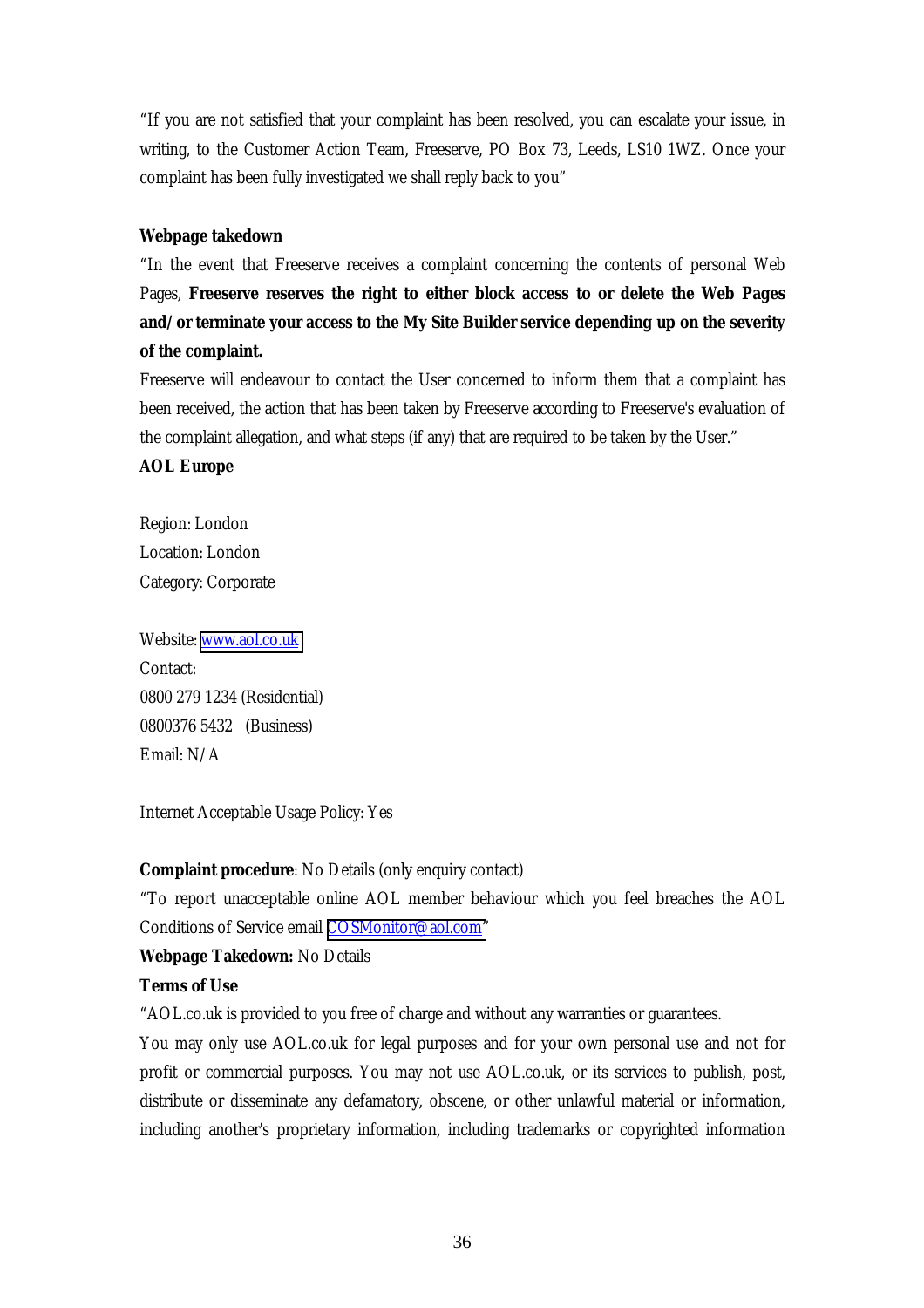<span id="page-36-0"></span>(other than where you have a licence to do so). Additionally, you may not use AOL.co.uk to collect or harvest personal information, including internet addresses, about AOL.co.uk users.

You must abide by any policies posted on AOL.co.uk. You understand that AOL provides no assistance, including the review, removal or editing of content posted on, or any customer support for the use of, the AOL.co.uk Web site(s)."

AOL, Inc. uses its best efforts to maintain AOL.co.uk but is not responsible for the results of any defects that exist in AOL.co.uk, or any resulting lost profits, loss of data or other consequential damages. You should not assume that aol.co.uk or its content is error-free or that it will be suitable for the particular purpose that you have in mind when using it. **AOL may, in its sole discretion and at any time, modify or discontinue aol.co.uk; limit, terminates or suspend your se of or access to aol.co.uk;** and/or make changes to these Terms of Use."

## **POPTEL**

Region: North West Location: Manchester and London Category: Medium

Website[:www.poptel.net](http://www.poptel.net/) Contact: Stephanie Gay 0800458 9465 Email: [info@poptel.net](mailto:info@poptel.net)

Acceptable Usage Policy: Yes

**Complaint procedure**: Yes ( Few details) "If you feel that someone using a Poptel service has contravened one of the above policies please inform us by email at **abuse@poptel**.net

#### **Webpage Takedown**

**"Poptel reserve the right to remove a site or material from a site under any of the following circumstances:** 

- Data contained on the site is suspected to be illegal.
- The site gets an abnormality high number of hits.
- The customer closes their account or the customer's account is suspended for any reason.
- The presence of the site adversely affects, in any way, the ability of Poptel to provide its services to other customers.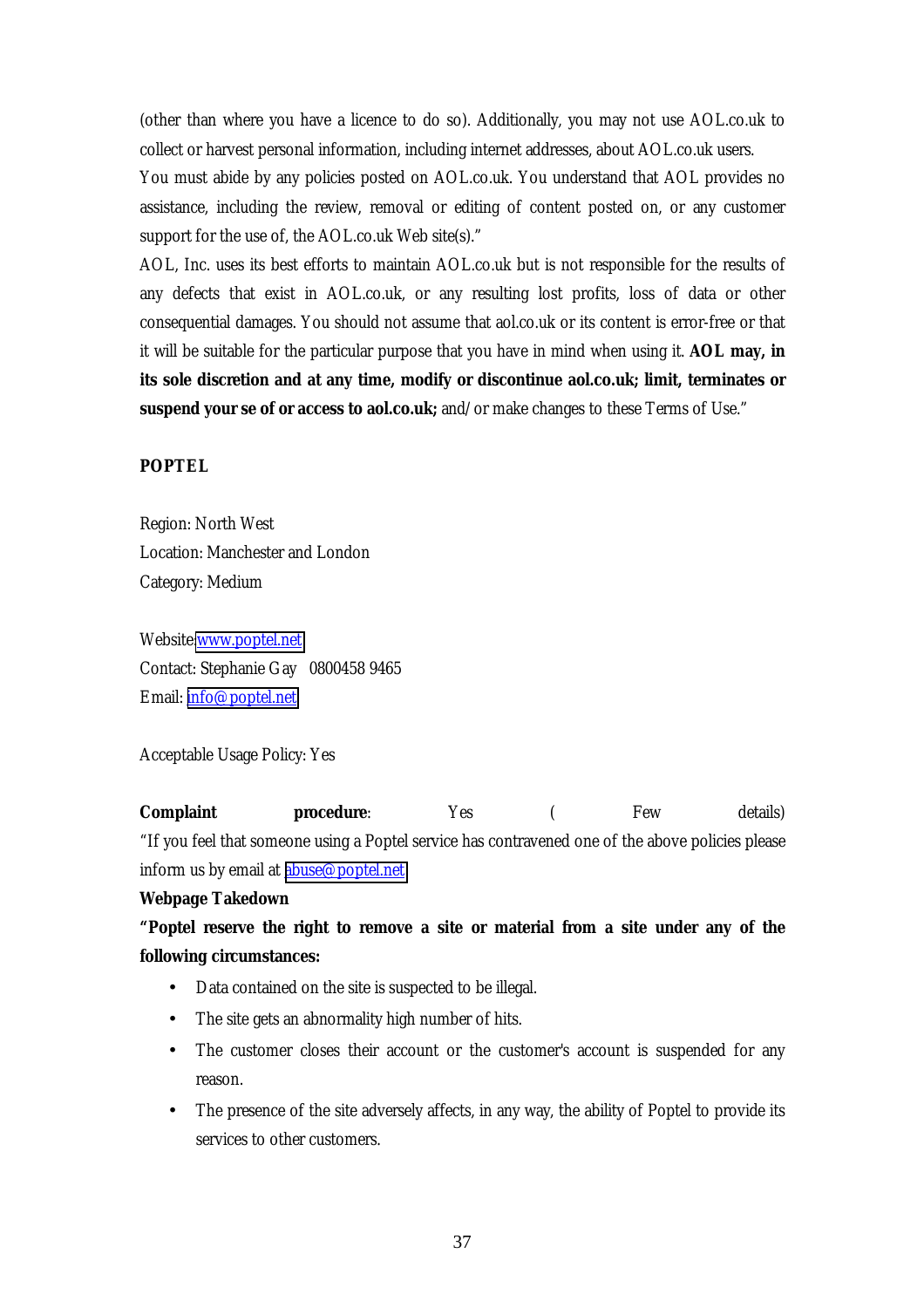<span id="page-37-0"></span>It is not permitted for any customer to resell their web space, unless a previous agreement with Poptel has been made."

## **Which? Online**

Region: London Location: London Category: Medium

Website: [www.which.net](http://www.which.net/) Contact: 0645 830240 Email: [support@which.net](mailto:support@which.net)

Internet Acceptable Usage Policy: No Details

## **Complaint procedure**: No details

# **Webpage Takedown**:

No details

## **Set-up information/Publishing website:**

No Details

## **Fastnet International**

Region: South East Location: Brighton Category: Medium

Website: [www.fastnet.co.uk](http://www.fastnet.co.uk/) Contact: 01273 677 633 Email: [sales@fastnet.co.uk](mailto:sales@fastnet.co.uk)

Acceptable Use Policy: Yes